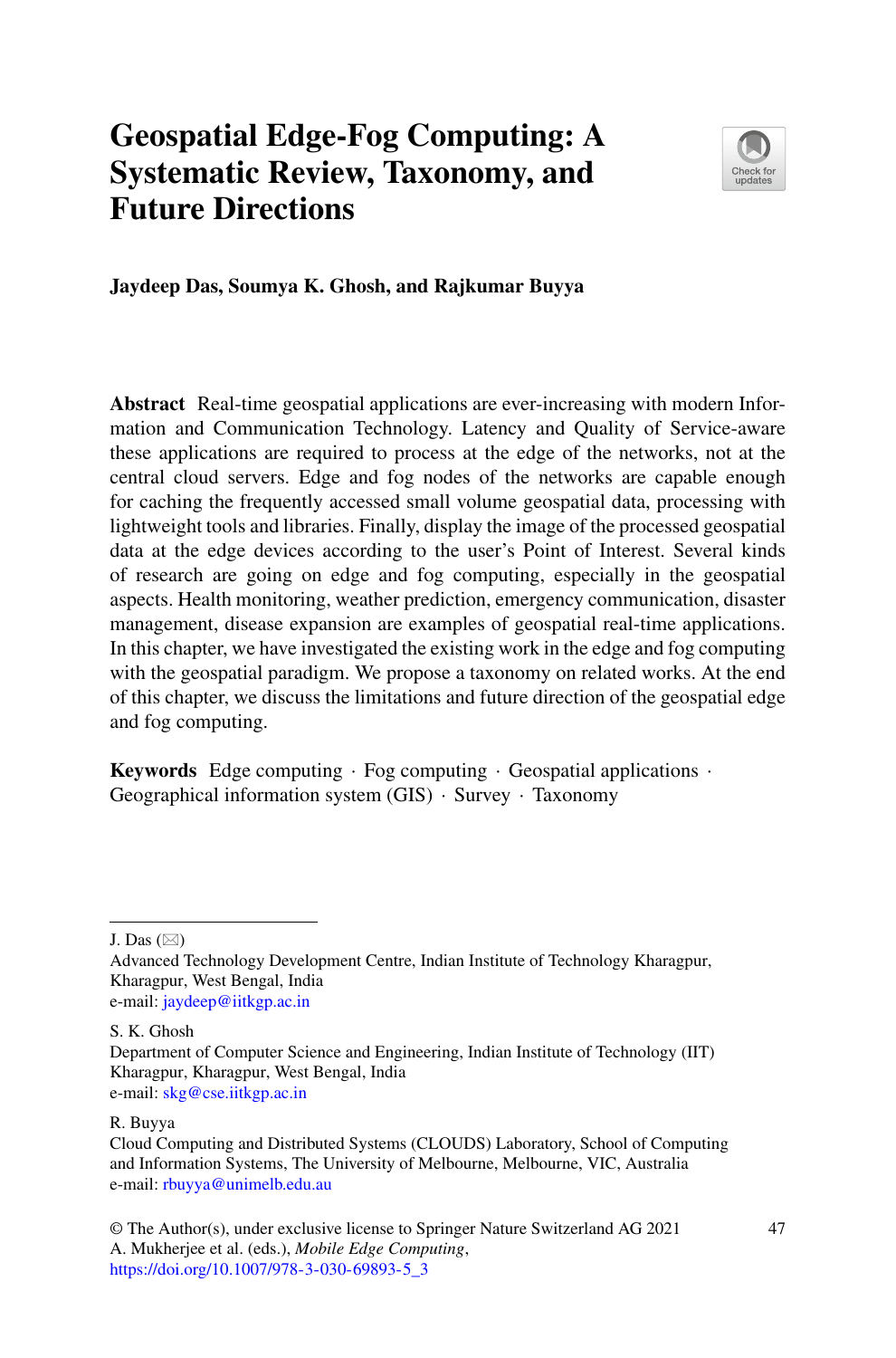## **1 Introduction**

With the proliferation usage of smartphone and IoT devices, generating, accessing, and analyzing geospatial data becomes a regular activity. To access and analyze these geospatial data, computing and processing resources are required [\[1\]](#page-15-0). The provision of resources is varied based on applications. For the large computation, a huge infrastructure is needed for processing a large amount of geospatial data. In such cases, the central cloud computing infrastructure is the only solution. IoT devices have not enough capacity to do so [\[2\]](#page-15-1). However, for the small amount of geospatial data processing, analyzing, and decision making, edge, and fog computing is a promising technology [\[3\]](#page-15-2).

A pictorial view of the cloud, fog, and edge computing with geospatial applications is presented in Fig. [1.](#page-1-0) Cloud is the core layer where high-end computing servers and databases are present. Users receive virtualized computing instances



**Geospatial Applications** 

<span id="page-1-0"></span>**Fig. 1** Geospatial cloud-fog-edge computing layers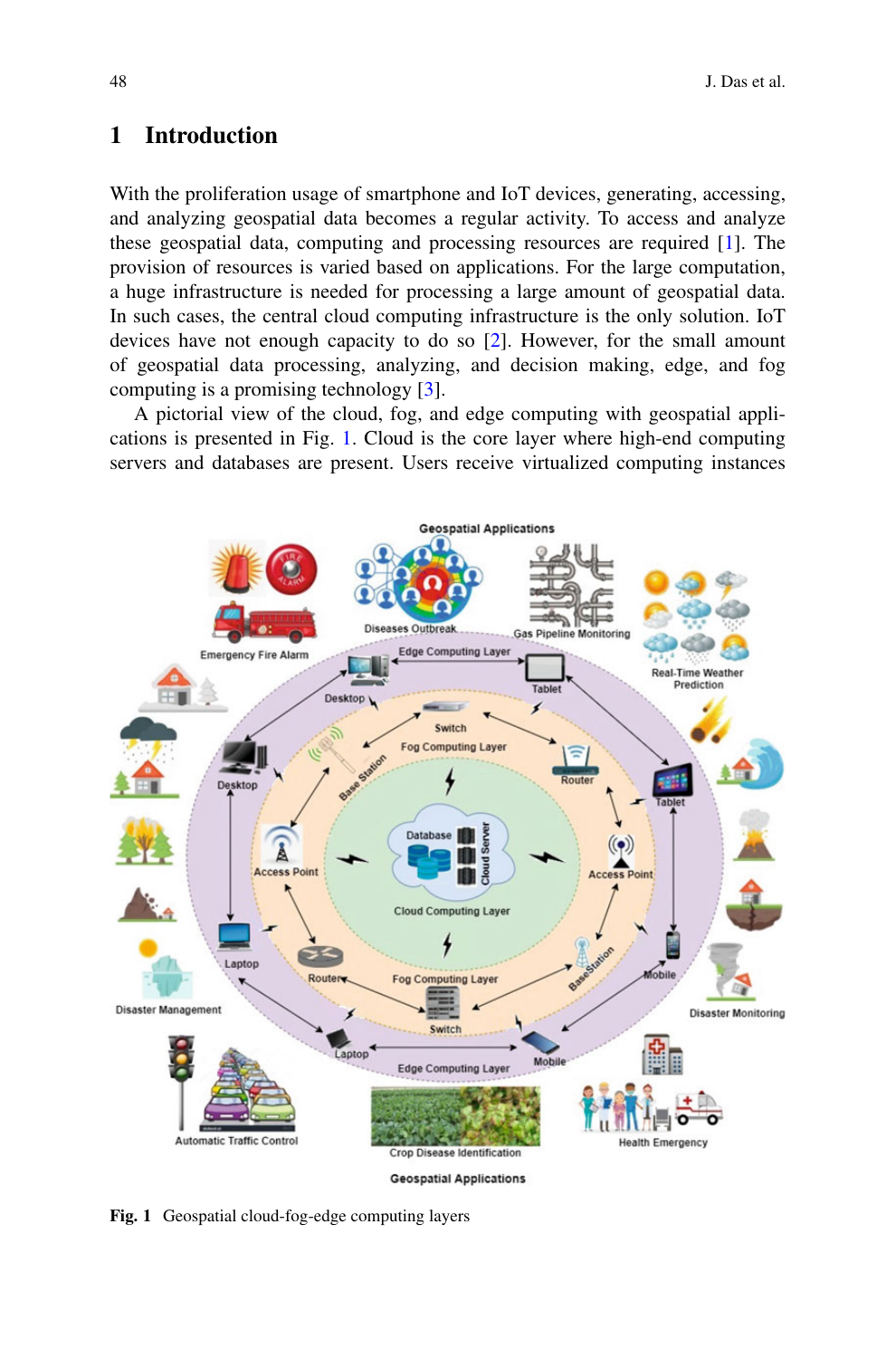with different configurations for their geospatial applications. Moreover, Cloud is present multi-hop distance from geospatial applications.

In fog computing layer, the computation is done in any of the fog nodes i.e., switches, routers, gateways, access points, base stations [\[4\]](#page-15-3). These fog nodes are present in between the edge devices, i.e., mobile phone, laptop, tab, and the central cloud server. These fog nodes are capable to compute and analyze the small amount of geospatial data. After processing and analysis of the geospatial data, these fog nodes generate a quick decision to the edge devices. Fog computing is effective in terms of service delay, energy efficiency, network congestion, etc.

Edge computing layer is constructed by the inter-connectivity among nearby edge devices like mobile phones. As edge computing is very near to the edge devices, it facilitates high network bandwidth, ultra-low latency, and real-time response [\[5,](#page-15-4) [6\]](#page-15-5) to the geospatial applications like sending alert to the fire station, change the color of traffic signal lights and its timespan, sending a message to the medical person about his/her patient's condition, spread awareness to the fisherman before the tsunami, make attentive to the workers of the gas station about the leakage of methane gas from pipeline [\[7\]](#page-15-6).

Edge and fog computing (EFC), enriches the computing paradigm for real-time geospatial applications like health monitoring [\[8–](#page-15-7)[10\]](#page-15-8) systems, sort-term weather prediction, disaster recovery [\[11,](#page-16-0) [12\]](#page-16-1), crop diseases monitoring [\[13\]](#page-16-2). In all these cases, a quick decision has to be taken depending upon the analysis of captured geospatial data by edge nodes [\[14\]](#page-16-3). The response time is a major concern in all of the above situations. Fast decisions can be obtained from a geospatial EFC system than a central geospatial cloud system. Geospatial fog computing helps in the computation of geospatial data, analyzing the data. Return results or alert to the users within a stipulated time duration by the edge nodes. A layered architecture has been proposed in [\[15\]](#page-16-4). EFC system has an inner, middle, and outer edge layer. Different edge and fog devices are present in these three layers.

In summary, motivations move towards the Edge-Fog than cloud-centric computing paradigm are low latency or response-time, less network bandwidth utilization, uninterrupted service due to minimum distance from edge devices, resourceconstraint at the individual edge devices affects cloud performance, and security of the edge devices is not controllable by cloud from distance [\[16\]](#page-16-5).

In this chapter, we present a taxonomy based on a survey of Geospatial based Edge-Fog computing. There are many surveys exist in edge and fog computing domain [\[2,](#page-15-1) [17](#page-16-6)[–37\]](#page-17-0), but none of them address geospatial aspects. In Sect. [2,](#page-3-0) we have discussed the geospatial related researches in Cloud, Cloudlet, Mist computing environment. A taxonomy on existing research work in geospatial edge and fog computing has been structured in Sects. [3](#page-5-0) and [4](#page-12-0) makes a summary of these works in a tabular form for better understanding. Section [5](#page-14-0) expresses the limitations in the geospatial edge-fog computing domain. Future scopes of geospatial edge and fog computing is explored in Sect. [6.](#page-14-1) The conclusion of this chapter has been done in the last section.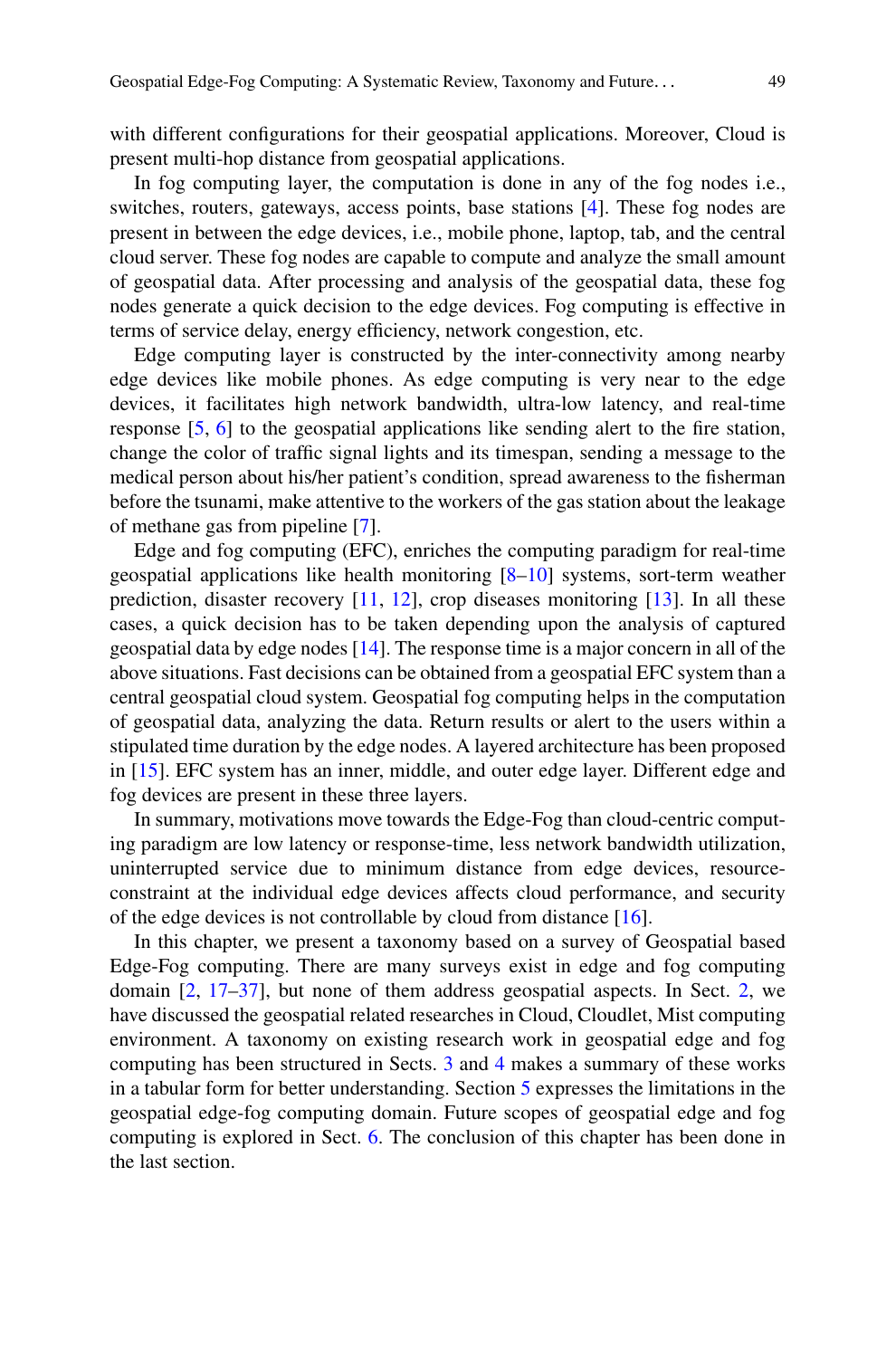#### <span id="page-3-0"></span>**2 Existing Computing Paradigms**

In this section, we focus on ongoing researches on cloud computing, cloudlet, mist computing with geospatial features.

#### *2.1 Geospatial Cloud Computing*

Currently, there are many computing strategies are available. Cloud computing [\[38\]](#page-17-1) is the core of all these computing, where a large number of servers, databases are available. While huge computing is required for a geospatial application, then cloud is the only option for processing it. As the cloud servers reside multi-hop distance from the geospatial application nodes, it increases the overall communication delay which is sometimes critical for real-time geospatial applications like methane gas leakage monitoring, fire alarming, health monitoring  $[10]$ . The characteristics of the Cloud-GIS has been mentioned in [\[39\]](#page-17-2), which are the extensible geospatial version of the cloud characteristics. These are—(i) elasticity of geospatial resources, (ii) on-demand geospatial services, (iii) measurable and pay-as-you-go for geospatial resources, i.e. geospatial data, geospatial tools, (iv) accessing diversity, (v) transparency, (vi) service based geospatial applications, and (vii) hardware and resource extendable. The geospatial based Infrastructure as a Service (IaaS), Platform as a Service (PaaS) and Software as a Service (SaaS) are discussed in [\[40\]](#page-17-3). Along with these geospatial Data as a Service (DaaS) is also a major concern. Some geospatial services on the cloud are also mentioned in [\[41\]](#page-17-4). OGC compliant geospatial service orchestrations in the cloud have been done in [\[42\]](#page-17-5) for geospatial query resolution. Cloud-based GIS architecture models have been discussed in [\[43–](#page-17-6)[45\]](#page-17-7). Geospatial data indexing [\[46,](#page-17-8) [47\]](#page-17-9) is performed for better data management in the cloud. Geospatial data interpolation [\[40,](#page-17-3) [48\]](#page-17-10) is performed in the cloud for determining the missing geospatial data in the public dataset. Geospatial data mining [\[49,](#page-17-11) [50\]](#page-17-12) and data processing [\[51–](#page-17-13)[53\]](#page-18-0) are performed for the getting results of the geospatial data query [\[54](#page-18-1)[–56\]](#page-18-2). All these geospatial data mechanisms have been done for getting the results from the geospatial applications running over the cloud computing platform.

#### *2.2 Geospatial Cloudlet*

Cloudlet is introduced to improve the latency of the cloud by caching the copies of data while users access the mobile applications [\[57\]](#page-18-3). It brings the performance of the cloud closer to mobile users. Cloudlets are computationally less powerful than the central cloud system [\[58\]](#page-18-4). Mobile phone, Laptop, an Access point can be used as a cloudlet. If many cloudlets are connected with each other, then the single point of failure can be avoided. Cloudlet supports mobility. The mobile device offloads the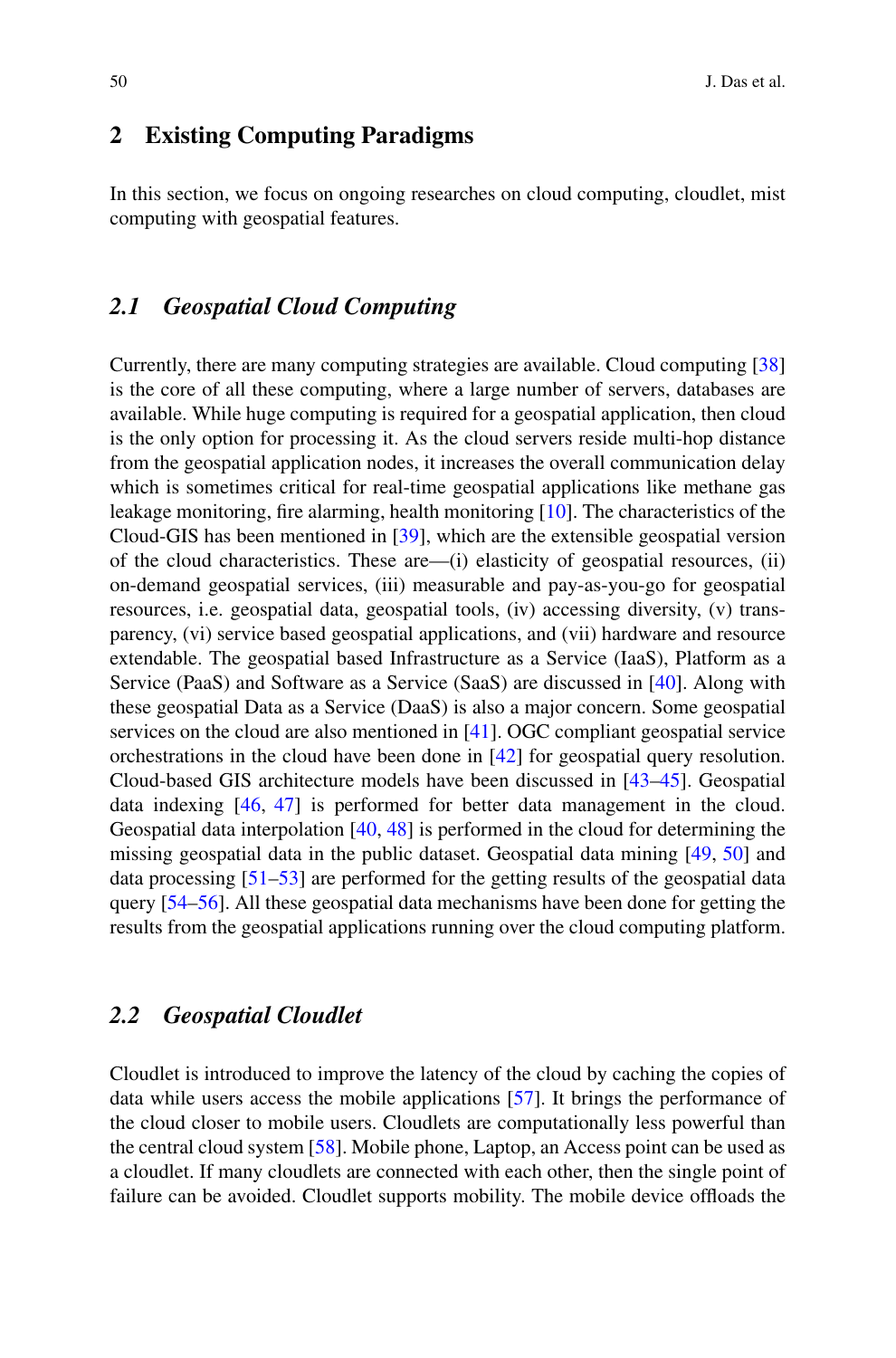codes to the cloudlet and the code is migrated to another nearby cloudlet. While the mobile device reaches under the coverage of the second cloudlet, it starts getting the executed results from the second cloudlet [\[59\]](#page-18-5). Location-based service discovery is done by the distributed cloudlets [\[60\]](#page-18-6) and it generates less traffic in the network than a cloud-based approach. Geospatial query resolution using a cloudlet is performed in [\[61\]](#page-18-7). This approach reduces delay and power consumption than remote cloud access for geospatial data analysis.

#### *2.3 Geospatial Mist Computing*

According to [\[62\]](#page-18-8), Mist computing is a computing layer between fog and cloudlets. Sensor and actuator devices are involved in the processing of data, which pushed the computing towards the edge node of the network [\[63\]](#page-18-9) where edge devices are present. This reduces the communication latency within edge devices in milliseconds. Mist computing enhances the self-awareness among the edge devices in such a way that edge devices perform their operations with unstable Internet connections [\[15\]](#page-16-4). A Mist-GIS framework has been developed for clustering and overlying the geospatial data of the Ganga river basin [\[64\]](#page-18-10) and malaria disease spread in the state of Maharastra, India [\[65\]](#page-18-11).

#### *2.4 Discussion*

The changes of different parameters like distance from applications, computational capacity, cost, energy savings, real-time responses, etc. with respect to computing paradigms are represented in Fig. [2.](#page-4-0) However, communication delay, computational capacity, the infrastructural cost is more in a cloud environment than the other computing paradigms. Moreover, energy efficiency, closeness to the applications, and real-time response are promising in the edge, fog, and mist computing.



<span id="page-4-0"></span>**Fig. 2** Different computing layers with parameters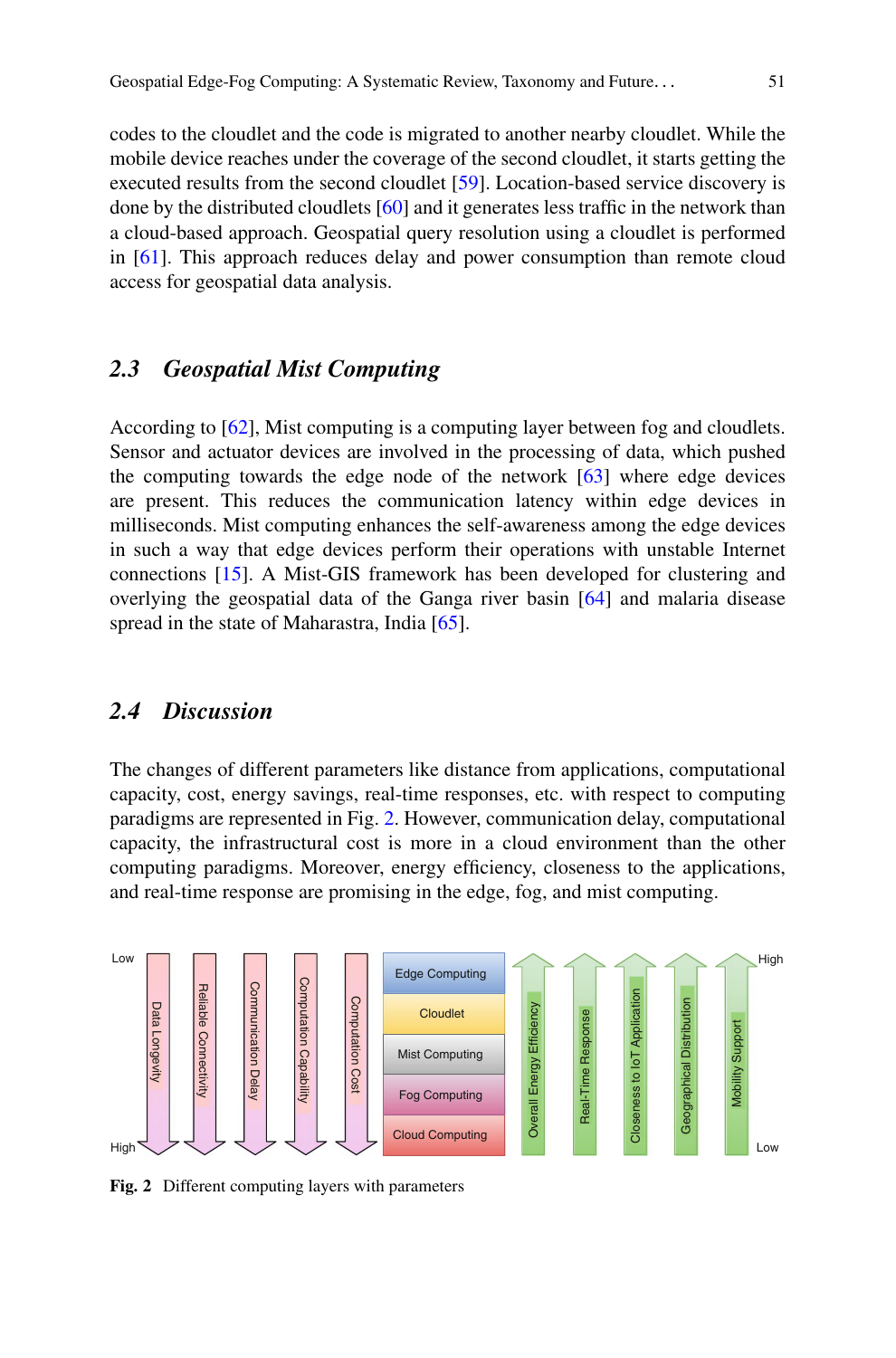## <span id="page-5-0"></span>**3 Taxonomy**

We have represented a taxonomy on geospatial Edge-Fog computing in Fig. [3.](#page-6-0) This taxonomy is based on the existing works in the geospatial domain where the computation has been done in Edge and Fog computing environment. We have categories the works into four parts. These are-

- *Geospatial Computing:* We focus on service and resource management in edgefog environments. Resource management is sub-categories in power, delay, cost, and geospatial data management. Whereas, service management is broken into four parts, i.e., network, application, geospatial data service, and quality of service management.
- *Geospatial Data:* The geospatial data which used for the applications running on the Edge-Fog computing are mentioned.
- *Geospatial Analysis Procedures:* The methods or procedures applied to the geospatial data, which help to identify the emergency or severity of the situations through the geospatial applications.
- *Geospatial Applications:* Different types of geospatial applications which run on the edge and fog computing environment.

In the following subsections (Sects.  $3.1-3.4$ ), we elaborate existing related works that fall into the four categories mentioned above.

# <span id="page-5-1"></span>*3.1 Geospatial Computing*

In this section, we discuss about the overall edge and fog computing management. It includes resource management, and service management.

#### **3.1.1 Resource Management**

Resource provisioning has been done depending upon the power, delay, cost by the edge, and fog nodes. Also, keep in mind about the amount of geospatial data can be processed and stored by the edge or fog nodes [\[19\]](#page-16-7).

**Power Management** Edge and Fog computing paradigm are introduced to efficient power management of the overall network system. In [\[3,](#page-15-2) [66](#page-18-12)[–68\]](#page-18-13), the processing of geospatial data is done at the edge and fog devices of local region. Data processing at local devices reduces the data transfer to the remote cloud server. This leads to low power consumption in the overall system.

**Delay Management** Delay in communication or in service is crucial for applications. Sometimes, an application loses its relevancy due to the delay. This is one of the major concerns that introduce Edge and Fog computing instead of Cloud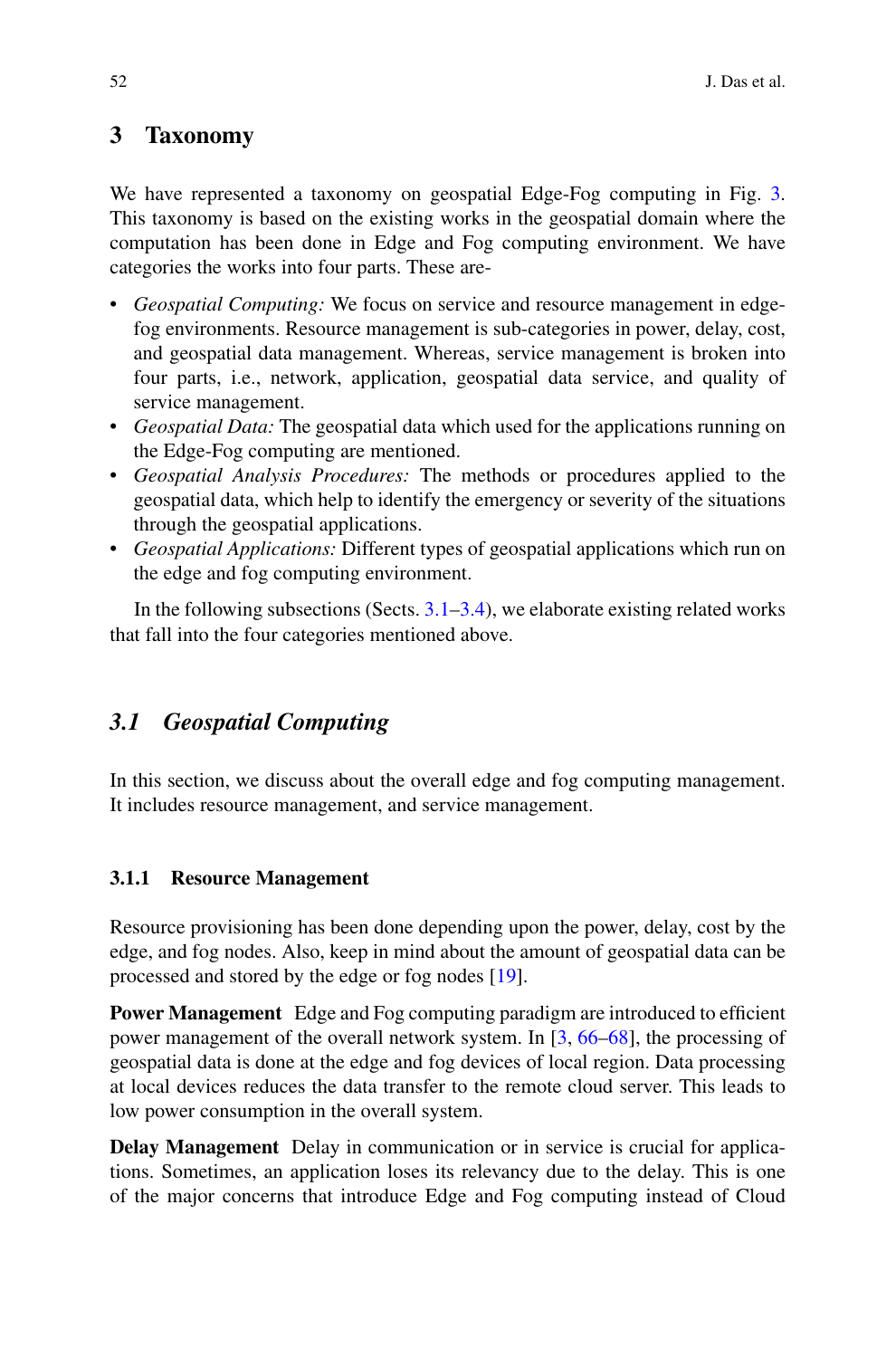

<span id="page-6-0"></span>**Fig. 3** Taxonomy of geospatial edge-fog computing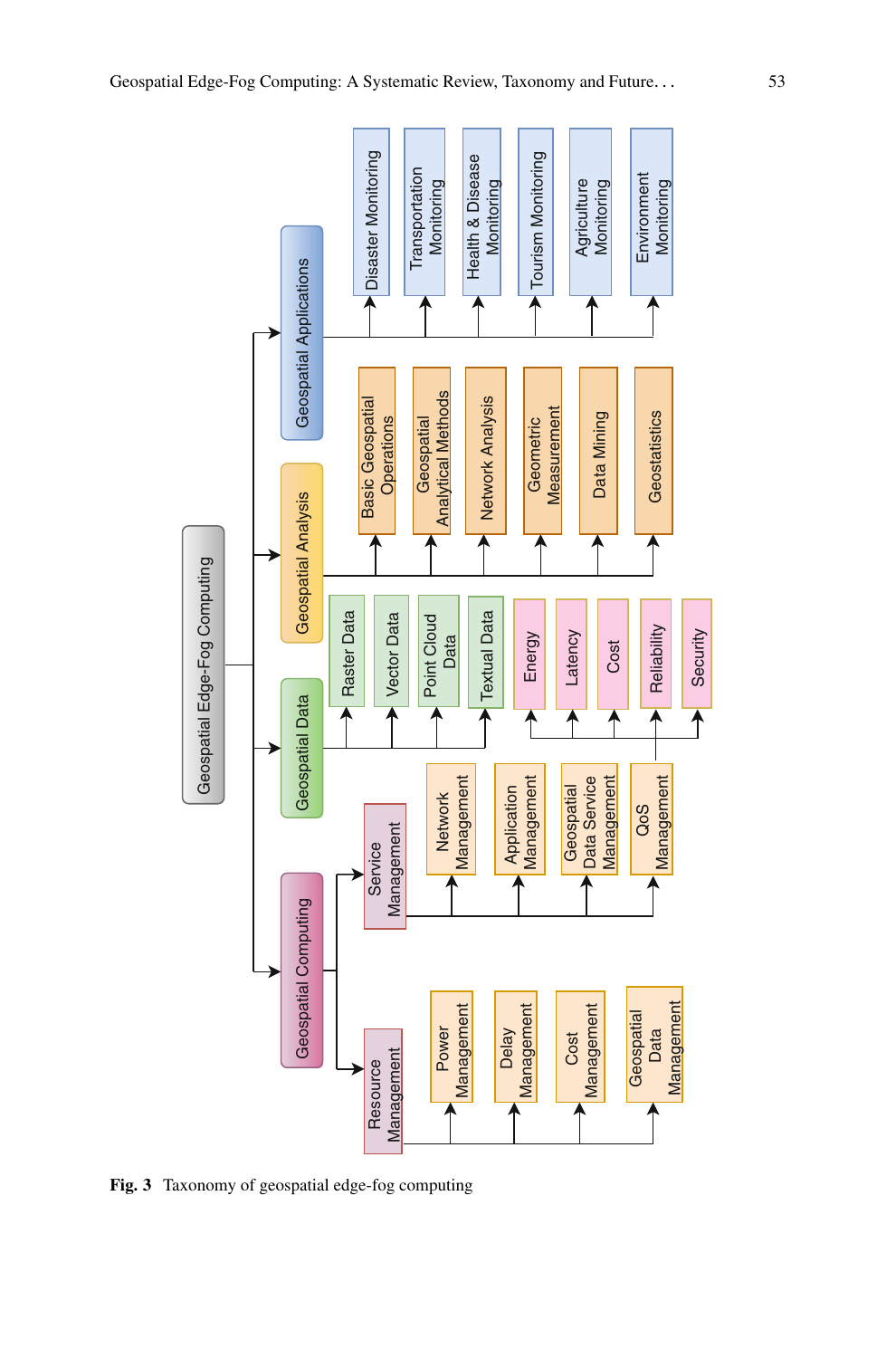computing. In [\[66\]](#page-18-12), geospatial queries are resolved within nearby Fog devices if concern data is available that fog devices. Otherwise, fog devices communicate to the cloud server for processing. They achieved 47–83% improvement in delay than the only-cloud environment. The shortest path within the critical zone has been determined in case of emergency situation [\[68\]](#page-18-13) within nearby fog devices. They come by 9–11% better in average delay than the cloud platform. In time-critical applications [\[67\]](#page-18-14), achieve improvement in delay on user devices as the processing of information done in nearby fog devices.

**Cost Management** The cost management includes infrastructure deployment cost, networking, or communication cost, and application execution cost [\[24\]](#page-16-8). Data offloading cost, process migration cost are also considered for this category.

**Geospatial Data Management** GIS applications are running based on geospatial data. These data are large in volume [\[69\]](#page-18-15). Only pre-processing of data can be done in edge and fog nodes because the infrastructure like memory, processor, storage capacity is small. Pre-processed data forward to the cloud for further processing. Sometimes, frequency used data are only cached in the edge and fog nodes, which helps to reply quickly to the user query. Various methods for matching geospatial vector data are mention in [\[70\]](#page-18-16).

#### **3.1.2 Service Management**

We discuss network management, application management, geospatial data service management, and quality of service(QoS) management as overall service management of the Edge-Fog computing environment.

**Network Management** Networks are managed in the EFC paradigm through congestion control, seamless connectivity, and network virtualization. Congestion in the network can be avoided by minimizing the communication with the cloud server from the EFC network. Geospatial application requests are coming from any edge devices, and its resolution performed nearby edge or fog nodes. It leads to minimizing network traffic. Seamless connectivity helps to connect edge devices with cloud or fog servers without any latency. Seamless connectivity is possible with handover technology in future vehicular networks [\[71,](#page-19-0) [72\]](#page-19-1). Network virtualization has been done by the software-defined network (SDN). Network function virtualization (NVF) helps to virtualize the traditional network functions. SDN based work in fog computing done in [\[73,](#page-19-2) [74\]](#page-19-3).

**Application Management** Real-time geospatial applications are road traffic monitoring, weather prediction, a spatial query against any point of interest (POI), emergency health monitoring. In all these cases, a cluster of reliable edge-fog nodes, low latency, and dedicated computing resources are required. Augmented reality (AR), real-time video streaming, content caching technique, bigdata analysis discussed in [\[75\]](#page-19-4). Using *offloading* technique [\[76\]](#page-19-5), one nearby edge/fog nodes can forward computational tasks to its adjacent edge/fog node which has better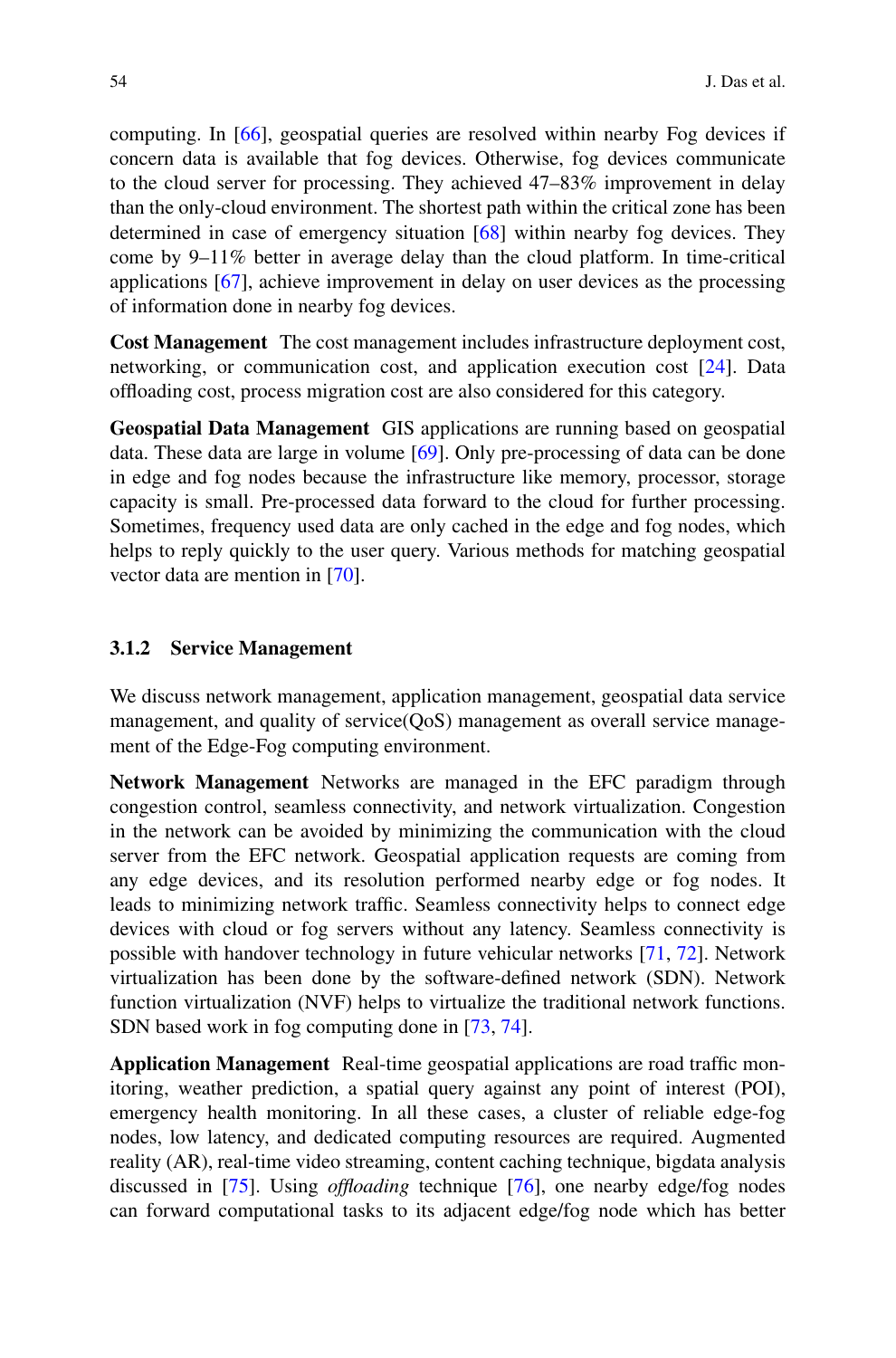computing resources. *Scaling* is another aspect that helps to run the application smoothly. Always the processing of geospatial data amounts is not the same. When it increases, the computation power needs to increase. This leads to a challenge for edge/fog nodes. In the case of scalability, cloud is still a promising technology.

**Geospatial Data Service** Geospatial data are integrated from various sources through OGC compliant web services [\[77\]](#page-19-6). There are five types of web services available. These are Web Feature Service (WFS), Web Processing Service (WPS), Web Coverage Service (WCS), Web Map Service (WMS), and Catalogue Service for Web (CSW). WFS helps to extract the features according to queries. WPS applies different spatial operations over geospatial data. WMS displays the maps according to user demands. CSW prepares the registry of the available data sources.

**QoS Management** Best quality of service is achieved in EFC through energyefficient computation, low latency in communication, overall minimal cost, reliable, and secure connection.

- *Energy:* In the EFC paradigm, energy is consume minimize through energyaware computation offloading, mobility management federation of constrained devices [\[35\]](#page-17-14). In [\[21\]](#page-16-9), the overall edge computing system will be energy efficient through edge hardware design, computing architecture, operating system, and middleware.
- *Latency:* Computation latency and communication latency are considered for overall service latency management. Computation latency depends upon the configuration (Processor, RAM) of the edge and fog nodes. Whereas, communication latency relies on network bandwidth. It can be considered as within edge nodes, edge node to Fog node, and within fog nodes connectivity.
- *Cost:* It is the summation of the computational cost, deployment cost, and networking cost. Network bandwidth is responsible for the networking cost [\[78\]](#page-19-7). Whereas, computing devices like processing unit, RAM, virtual machine cost are considered as computational cost. Deployment of edge-fog nodes and their communication elements expenses come under the deployment cost.
- *Reliability:* It is also the main concern while an application is running on reliable edge or fog nodes. The availability of such computing nodes should be guaranteed. In [\[35\]](#page-17-14), mentioned to make a fog service reliable the replication of required functions is required, but it may not possible due to the limited computing resources available to the fog devices. So, it is a challenge to make a service reliable and available which is running in edge and fog devices.
- *Security:* Heterogeneous and geographically distributed edge and fog nodes have a major concern about the security. Rogue fog node identification, authentication, strengthen the network, and data storage security are ways to constitute a security in the edge-fog environment [\[79\]](#page-19-8). There are various security attacks, like Manin-the-middle, Distributed Denial-of-Service (DDoS), ripple effects, Injection attacks [\[33,](#page-17-15) [80\]](#page-19-9) can be done through unauthorized access of user [\[81,](#page-19-10) [82\]](#page-19-11). Before deployment of any geospatial applications in the EFC system, the four basic security requirements, i.e., availability, authenticity, confidentiality, and data integrity should be verified.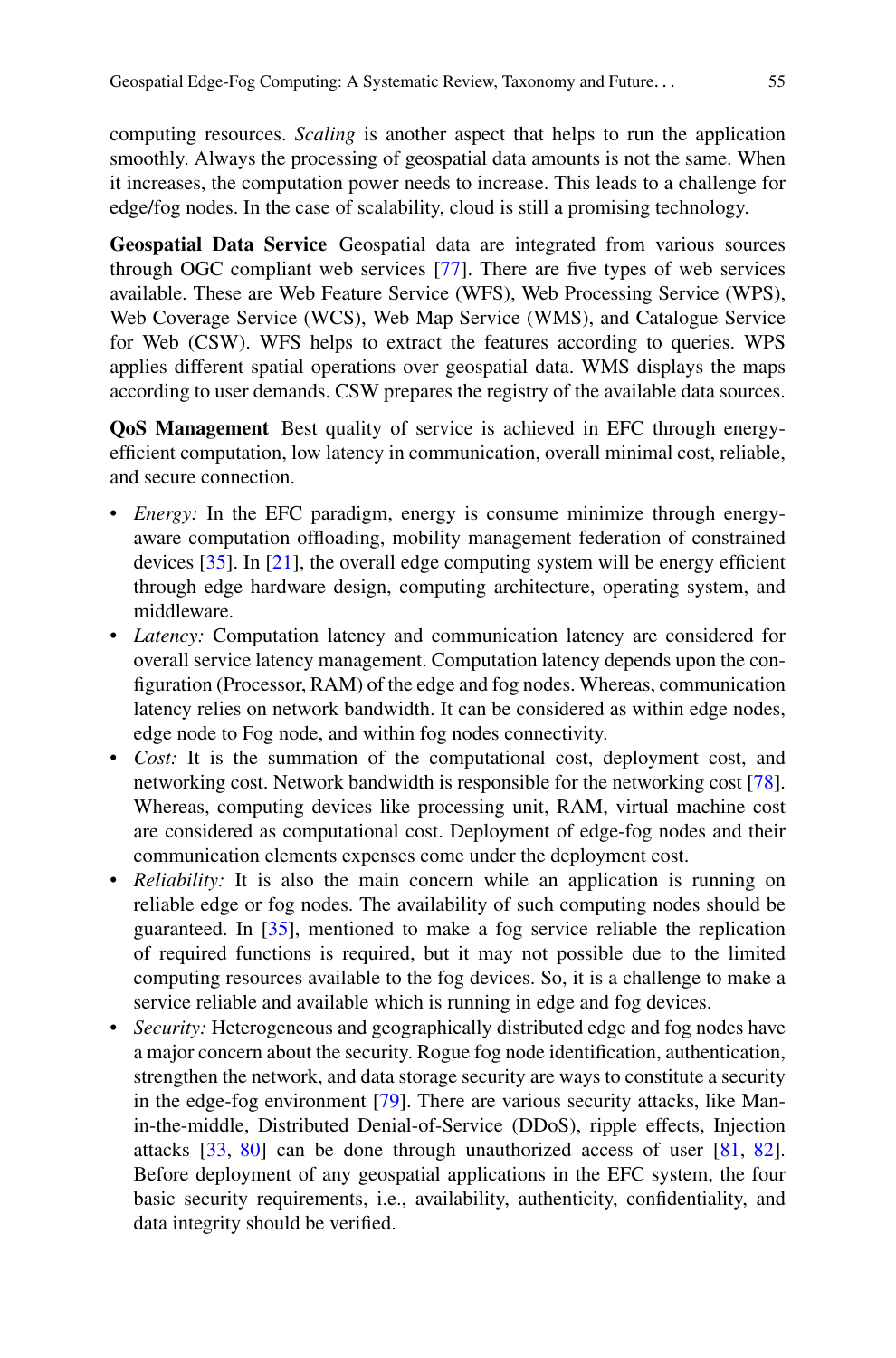#### *3.2 Geospatial Data*

Geospatial data has its geographic location (latitude/longitude) attached to it. These data are captured from different types of sensors. It is also captured by the highresolution cameras from the satellites. Raster and vector data are primary data format [\[83\]](#page-19-12), but in [\[69\]](#page-18-15) types of geospatial data are extended with Point Cloud data and Textual data along with prior two categories.

**Raster Data** It is made up of a grid of pixels and each pixel has an individual value. All kind of aerial photography and satellite imagery comes into this category. It includes thematic cartographic maps, topographical maps, orthophotos, time series of satellite images.

**Vector Data** It is made up of the point, polyline, polygon. It has a shape feature, which contains the (x, y) coordinates. The shape contains latitude, polyline longitude information instead of (x,y) while the representation is done on earth surface with 2D view.

**Point Cloud Data** This kind of data helps to visualize the 3D model of the terrain. Terrestrial Mobile Mapping System (MMS) data [\[84\]](#page-19-13), LiDAR data are examples of point cloud data [\[85\]](#page-19-14).

**Textual Data** Text data are generated from several applications with locationtagged [\[86\]](#page-19-15). Social media data like Twitter, Facebook data, online blogs are coming into this category. These help to generate data-driven geospatial semantics.

#### *3.3 Geospatial Analysis Procedures*

Geospatial analysis [\[87,](#page-19-16) [88\]](#page-19-17) is required for visualization of the geospatial data by using software and tools. The geospatial analysis methods are described below.

**Basic Geospatial Operations** Buffer creation, nearest neighbor searching, overlay analysis are the basic GIS analysis tools. Overlay of the several geospatial layers has been done based on user queries. It reduces the overload of the computer memory displaying selected data layers instead of all layers. The clip, Intersect, Union are the basic overlay tools. Whereas, the buffering technique is used to identify the affected areas in flood [\[89\]](#page-19-18), forest fire [\[90\]](#page-19-19), earthquakes [\[91\]](#page-19-20), tsunami [\[92\]](#page-20-0), or disease outbreak like malaria, dengue fever [\[93\]](#page-20-1), corona etc.

**Geospatial Analytical Methods** It includes the clustering of the similar point patterns, generation of the heat map, analysis of points density. These methods help to identifying city traffic flow [\[94\]](#page-20-2), air quality determination [\[95\]](#page-20-3), monitoring of greenhouse gas emissions from factories, households, livestock agriculture [\[96\]](#page-20-4).

**Network Analysis** This type of geospatial analysis is based on graph analysis, where the connection between edges and nodes are defined. Transportation prob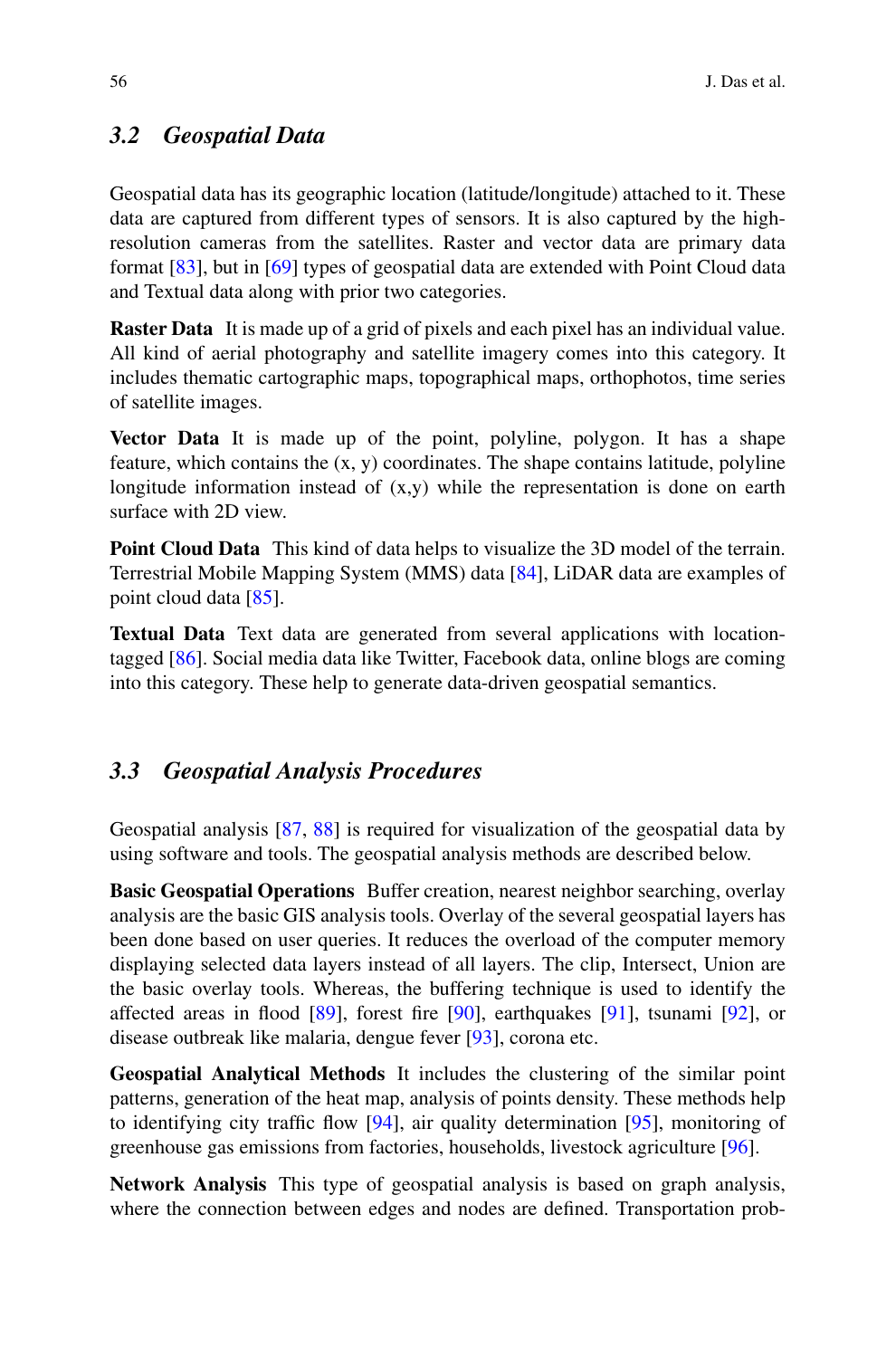lems can be solved by finding the shortest path between two cities connected by a road network, or rail network, or a combination of both networks. This shortest-path generation helps in healthcare facility [\[97\]](#page-20-5), tourism facility [\[98\]](#page-20-6). Human movement pattern identification after analyzing the trajectories in the road network has been done in [\[99,](#page-20-7) [100\]](#page-20-8).

**Geometric Measurement** Distance and proximity between one point to another point is the basic geometric measurement which is vastly used in the GIS applications. This measurement helps in tourism facility recommendations [\[101\]](#page-20-9) like nearby hotels, restaurants, visiting places, ATM. It also helps to find nearby hospitals, medical shops in heath-care applications [\[67,](#page-18-14) [102\]](#page-20-10). In disaster management, transfer the victims to the nearby shelters, or reach to the victims with relief [\[103,](#page-20-11) [104\]](#page-20-12).

**Data Mining** A large number of geo-tagged data generate from sensor nodes, drone images, mobile devices, crowdsourcing, etc. Data mining is a technique to generate information after analyzing such unstructured geospatial data. It helps to identify human movement pattern [\[100\]](#page-20-8), urban growth over a time period [\[105\]](#page-20-13), smarter traffic light control during time zones [\[106\]](#page-20-14), wildlife monitoring [\[107\]](#page-20-15).

**Geo-statistics** Spatial interpolation is a geo-statistics technique [\[108\]](#page-20-16) to analyse the surface. This technique estimates the value of an unknown point with the knowledge of nearby known point's value. Kriging [\[109\]](#page-20-17), Inverse Distance Weighting (IDW), Regression are well known geospatial interpolation techniques. Using these techniques, many geospatial related work like malaria-prone zone identification [\[110\]](#page-21-0), heavy metal, i.e. zinc, soil contamination [\[111\]](#page-21-1), recognize area of irrigation water [\[112\]](#page-21-2) for agriculture had been done.

#### <span id="page-10-0"></span>*3.4 Geospatial Applications*

Here, we have discussed some geospatial applications which are run on the edge-fog environment or run on the cloud environment with the support of EFC.

**Disaster Monitoring** Disaster prediction data are stored in telephone central offices (TCOs). These data are important for disaster monitoring. To prevent data loss, a data distribution technique among nearby edge devices has been proposed in [\[11\]](#page-16-0). They have used Japan Tsunami prediction data. In [\[113\]](#page-21-3), identify the missing people in the disaster recognizing by face. To save the energy and network bandwidth only significant facial images are sent to the cloud server. Identifying the disaster-prone area after analyzing geospatial videos and satellite images in fogcloud environment [\[12\]](#page-16-1).

**Transportation Monitoring** A traffic management system [\[114\]](#page-21-4) is developed where RSU and vehicles (both parked and moving) act as fog nodes according to the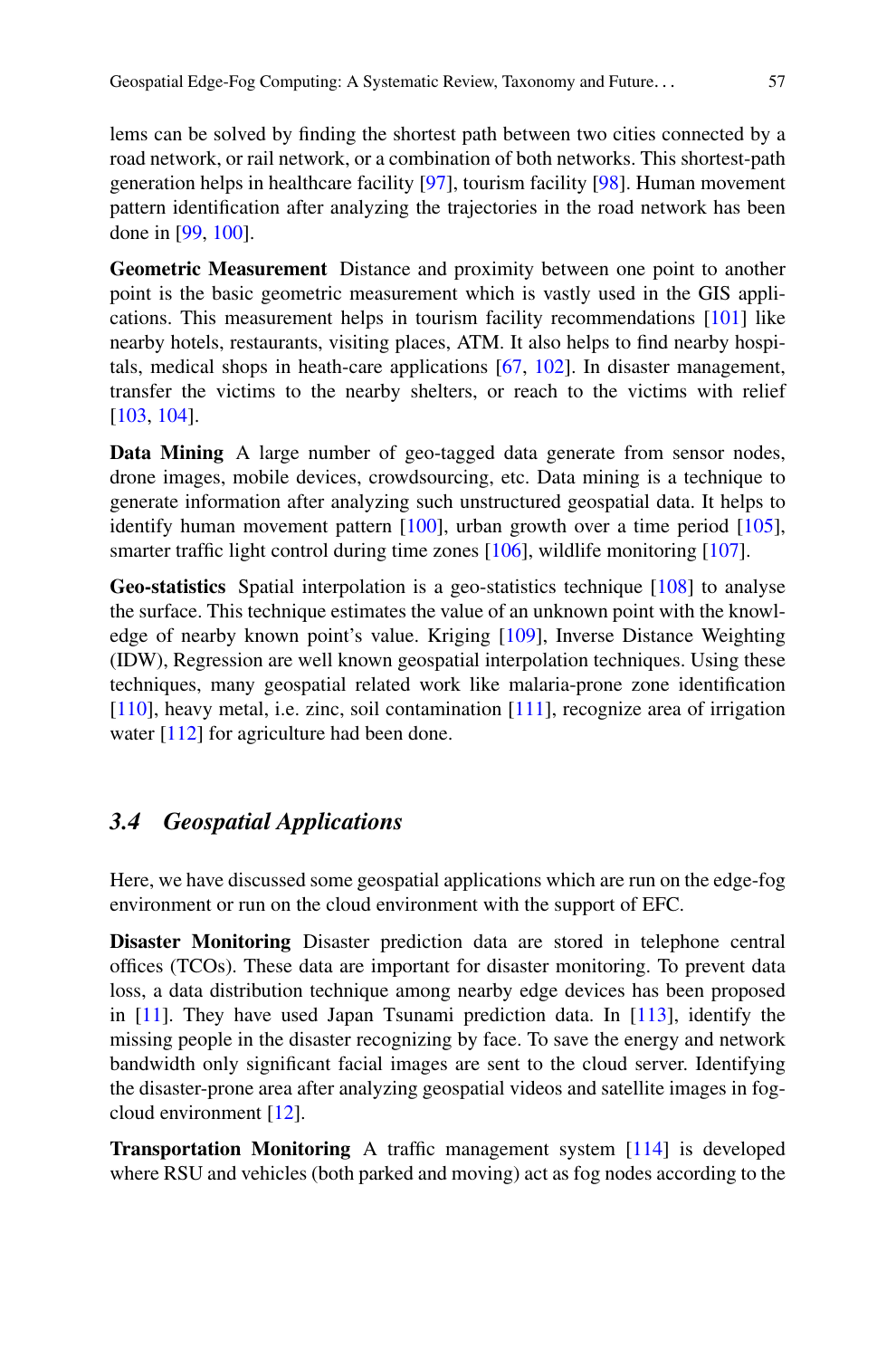queueing theory. They scheduled traffic flow among fog nodes and tried to minimize the response time to make it real-time traffic management.

A mobility pattern of moving agents predicted after applying a machine learning algorithm on spatio-temporal mobility data [\[67,](#page-18-14) [115\]](#page-21-5). It helps to predict the next location of the moving agents, which added advantage for Time-Critical Applications.

A prediction model [\[94\]](#page-20-2) is generated after analyzing of Bing Maps traffic jam information, and manage traffic flow in the Chicago city.

A smart traffic lighting system is proposed in [\[106\]](#page-20-14), which is to optimize the management process. The lighting time changes according to the traffic conditions of the roads. It reduces human errors in signaling.

**Health and Diseases Monitoring** Indoor, outdoor patient's continuous health monitoring is necessary. Mukherjee et al. [\[116\]](#page-21-6) proposed a cloud-Fog based solution for health monitoring with mobility data of patients while he/she is an outdoor location. Any small health data analysis has been done by fog devices, but any critical data analysis and mobility data analysis has been done in the cloud server.

A heart disease identifying, HealthFog [\[117\]](#page-21-7), architecture has been developed with deep learning technology. They used FogBus for real-time data analysis by integrating the IoT-Edge-Cloud environment with delay and energy efficiency. Malaria [\[65,](#page-18-11) [110\]](#page-21-0), dengue fever [\[93\]](#page-20-1) prone zone identification with geospatial map and taking action accordingly are some aspects in this category.

**Tourism Monitoring** Geo-tagged Flickr images are mining to detect the accurate tourist destination in [\[118\]](#page-21-8). RHadoop platform helps to organize such big spatial tourism data in the Cloud platform. A mobile-based tourist recommendation system has been developed in [\[101\]](#page-20-9). A tourist guide application for Cyprus is discussed in [\[98\]](#page-20-6).

**Agriculture Monitoring** Vatsavai et al. [\[119\]](#page-21-9) synthetically generates images of crop fields. With the anomaly detection, feature extraction, and unsupervised technique, they identified the Weeds and crop diseases. Omran et al. [\[112\]](#page-21-2) proposed an irrigation water quality evaluation method for agriculture in the Darb El-Arbaein area. They classified water quality depending on the salinity of the water. The computed index value determines the quality of the water. High index (above 70) is good for irrigation, where the lower index (below 40) is bad for irrigation. A livestock agriculture analysis has been done by [\[96\]](#page-20-4). They analyze the dataset of biodiversity, climate, water, land, people, farms, and animals using the cloud server.

**Environment Monitoring** The presence of excessive Carbon Monoxide (CO) gas in the air is a cause of environmental pollution. Monitoring of CO level increment in pollution-prone areas is developed an application of Fog computing [\[120\]](#page-21-10). They used krigging methods to identify the distance among CO emission areas, calculated and plotted on Google map using lat/lon information. Air quality also have been checked at low concentration levels in [\[95\]](#page-20-3) using AirSensEUR.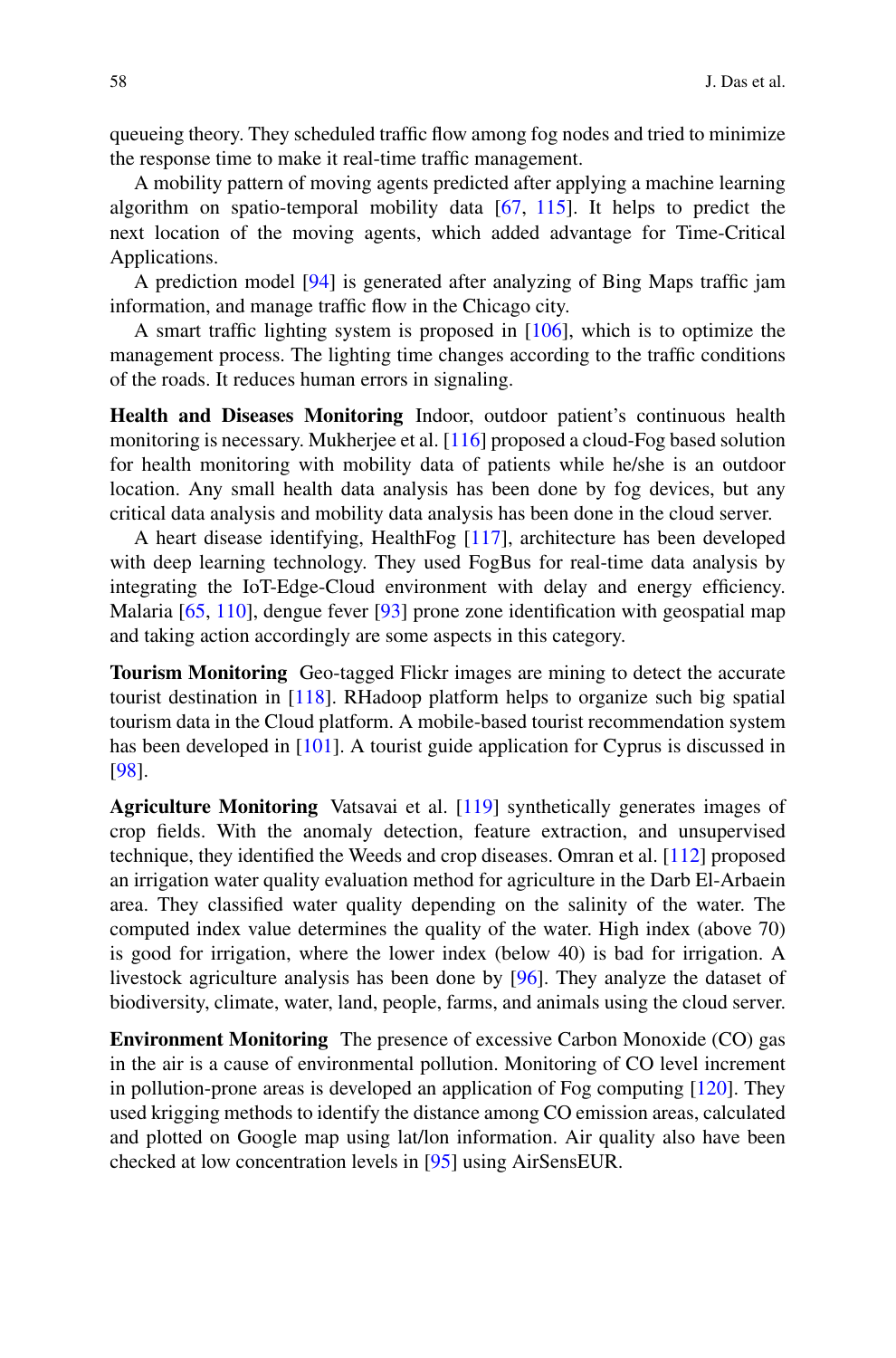Various mineral resources of India are determined after data mining of spatial big data and displayed resources using overlay analysis in the QGIS tool [\[121\]](#page-21-11). They also have done Ganga river management using mist Computing.

## <span id="page-12-0"></span>**4 Existing Work on Geospatial Edge-Fog Computing: A Glance**

We have summarised the existing geospatial applications on the edge and fog computing domain in Table [1.](#page-13-0) Here, we pointed out the existing papers in the first column. Second column is said about the edge and/or fog nodes used in their work. Other computing paradigm, devices applied in different works are presented in the third column. Fourth column describes the used data in works. In the last column, the geospatial applications had applied in the corresponding research work.

A large number of applications are associated with Geospatial Edge-Fog domain. Methane gas leakage monitoring [\[7\]](#page-15-6) has been done with collected sensor data by wireless sensor network (WSN) and IoT devices. The data are processed in Raspberry Pi devices and identified the abnormal sensor data from gas leakage areas. In other work on CO gas level monitoring [\[120\]](#page-21-10), gas sensor data are collected through Mikrokontroller ESP 8266, Access point, MiFi, and data analysis has been done and stored in the Cloud server.

Healthcare applications in EFC has been proposed in [\[116\]](#page-21-6). They used health data of various aged group students using Internet of Health Things (IoHT) and stored data in Cloud. Raspberry Pi is used for primary health data analysis. Tuli et al. [\[117\]](#page-21-7) used patients' heart data for identifying health disease. They used FogBus tool for analysis heart data.

Trajectory data collection for various IoT applications has been elaborated in [\[122\]](#page-21-12). They used taxi trajectory data for analysis. The data collection and analysis have been done through edge nodes and fog servers respectively. Real-time traffic management has been proposed by Wang et al. [\[114\]](#page-21-4). Road side units(RSU) collects the real-time data of the roads and analysis in nearby cloudlet. The final data are stored in the Cloud.

Time-critical application [\[67\]](#page-18-14) and mission-critical application [\[68\]](#page-18-13) has been proposed in EFC domain. Mobility data is analysed to predict the location of the user in a critical time. So that the facility can be provided to the user easily. They used mobile devices for tracking the user location and stored in Cloud. On the other hand, simulated data, and nodes are used for critical mission applications. They used K\* heuristic search algorithm for determining the shortest path to reach the critical location for the defense sector.

Different types of image data are analysed in EFC for several applications like disaster situational awareness [\[12\]](#page-16-1), nanosatellite constellations [\[123\]](#page-21-13), metropolitan intelligent surveillance [\[124\]](#page-21-14). Satellite image data are used for first two applications.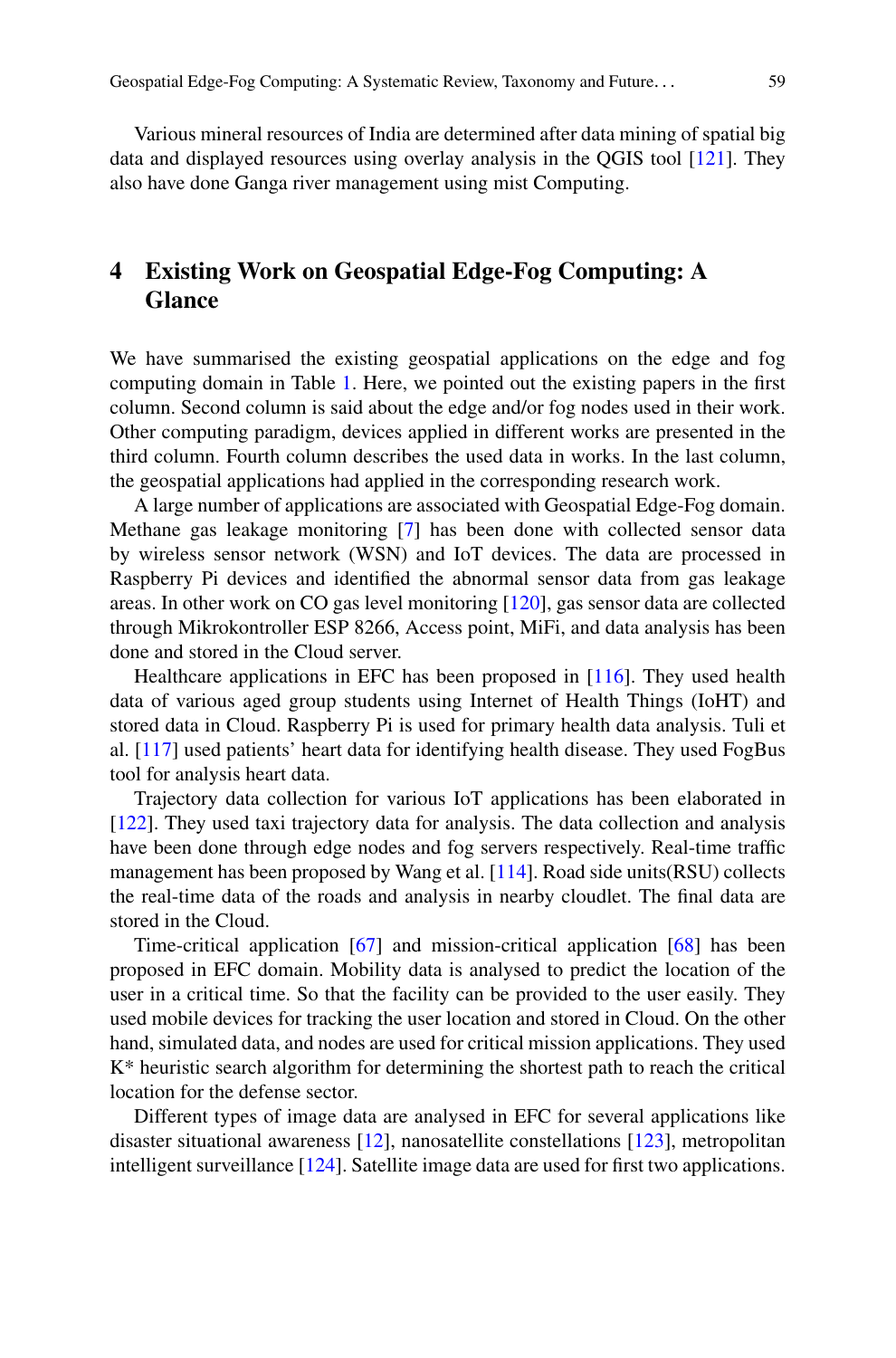<span id="page-13-0"></span>

| Work                                    | Edge/fog nodes                                     | Associated<br>computing     | Considered data                             | Applications                                           |
|-----------------------------------------|----------------------------------------------------|-----------------------------|---------------------------------------------|--------------------------------------------------------|
| Klein et al. [7]                        | Raspberry Pi                                       | WSN, IoT                    | Sensor data                                 | Methane gas leaks                                      |
|                                         |                                                    |                             |                                             | monitoring                                             |
| Nugroho et al.<br>$[120]$               | Mikrokontroller<br>ESP 8266, Access<br>point, MiFi | Gas sensor,<br>Cloud server | CO gas sensors<br>data                      | CO gas level<br>monitoring                             |
| Mukherjee et al.<br>$[116]$             | Raspberry Pi                                       | Cloud, IoHT                 | Student health<br>data                      | Personalized<br>healthcare                             |
| Tuli et al. [117]                       | FogBus                                             | Cloud, IoT                  | Heart patient<br>data                       | Heart diseases<br>monitoring                           |
| Cao et al. [122]                        | Simulated edge<br>nodes                            | Fog server                  | Taxi-trajectory<br>data                     | Trajectory data<br>collection for IoT<br>applications  |
| Wang et al. [114]                       | RSU                                                | Cloud,<br>Cloudlet          | Taxi-trajectory<br>datasets                 | Traffic management<br>system                           |
| Ghosh et al. $[67]$                     | Mobile device                                      | Cloud, IoT                  | Mobility data                               | Time-critical<br>application                           |
| Mishra et al. $[68]$                    | Simulation node                                    | WSN, Cloud                  | Simulated data                              | Mission critical<br>applications                       |
| Chemodanov et al.<br>$[12]$             | Not mentioned                                      | Cloud                       | Video and<br>satellite image<br>data        | Disaster situational<br>awareness                      |
| Denby et al. $[123]$                    | Jetson TX2                                         | Image sensor                | Satellite image<br>data                     | Nanosatellite<br>constellations                        |
| Dautov et al. [124]                     | Raspberry Pi 3                                     | Cloud                       | CCTV image<br>data                          | Metropolitan<br>intelligent surveillance<br>system     |
| Barik et al. [121]                      | Raspberry Pi                                       | Cloud                       | Mineral<br>resources data                   | Mineral resources<br>information<br>management         |
| Vatsavai et al. [119] Lenovo            | ThinkStation P320<br>with GPU                      | Not mentioned               | Synthetically<br>generated<br>image         | Weeds and crop<br>diseases identification              |
| Armstrong et al.<br>$\lceil 125 \rceil$ | Clusters of sensors                                | IoT sensors,<br>Cloud       | Safecast data                               | Ionizing radiation risk<br>detecting                   |
| Richardson et al.<br>[126]              | Raspberry Pi-2B,<br>Pi camera                      | Single board<br>computer    | Raster data                                 | Solar forecasting                                      |
| Tsubaki et al. [11]                     | Telephone central<br>offices(TCO)                  | Not mentioned               | Japan tsunami<br>prediction data            | Data loss prevention in<br>natural disasters.          |
| Barik et al. [127]                      | Intel Edison                                       | <b>GIS Cloud</b>            | Global map<br>data                          | Different compression<br>techniques over GIS<br>data   |
| Das et al. $[66]$                       | Mobile, Laptop                                     | Cloud (GCP)                 | Road network,<br>rail track, forest<br>data | Geospatial query<br>resolution                         |
| Higashino et al.<br>$[128]$             | Cyber physical<br>systems                          | IoT, Laser<br>range scanner | Not mentioned                               | Safety management,<br>and vehicle speeds<br>prediction |
| Liu et al. $[113]$                      | Edge server                                        | Cloud, IoT<br>device        | Face image<br>data                          | Missing people search                                  |
| Liu et al. [129]                        | Performance<br>oriented edge<br>computing (POEC)   | ЮT                          | Not mentioned                               | Multi-scale 3D scenery<br>processing                   |

**Table 1** Existing work in geospatial edge-fog computing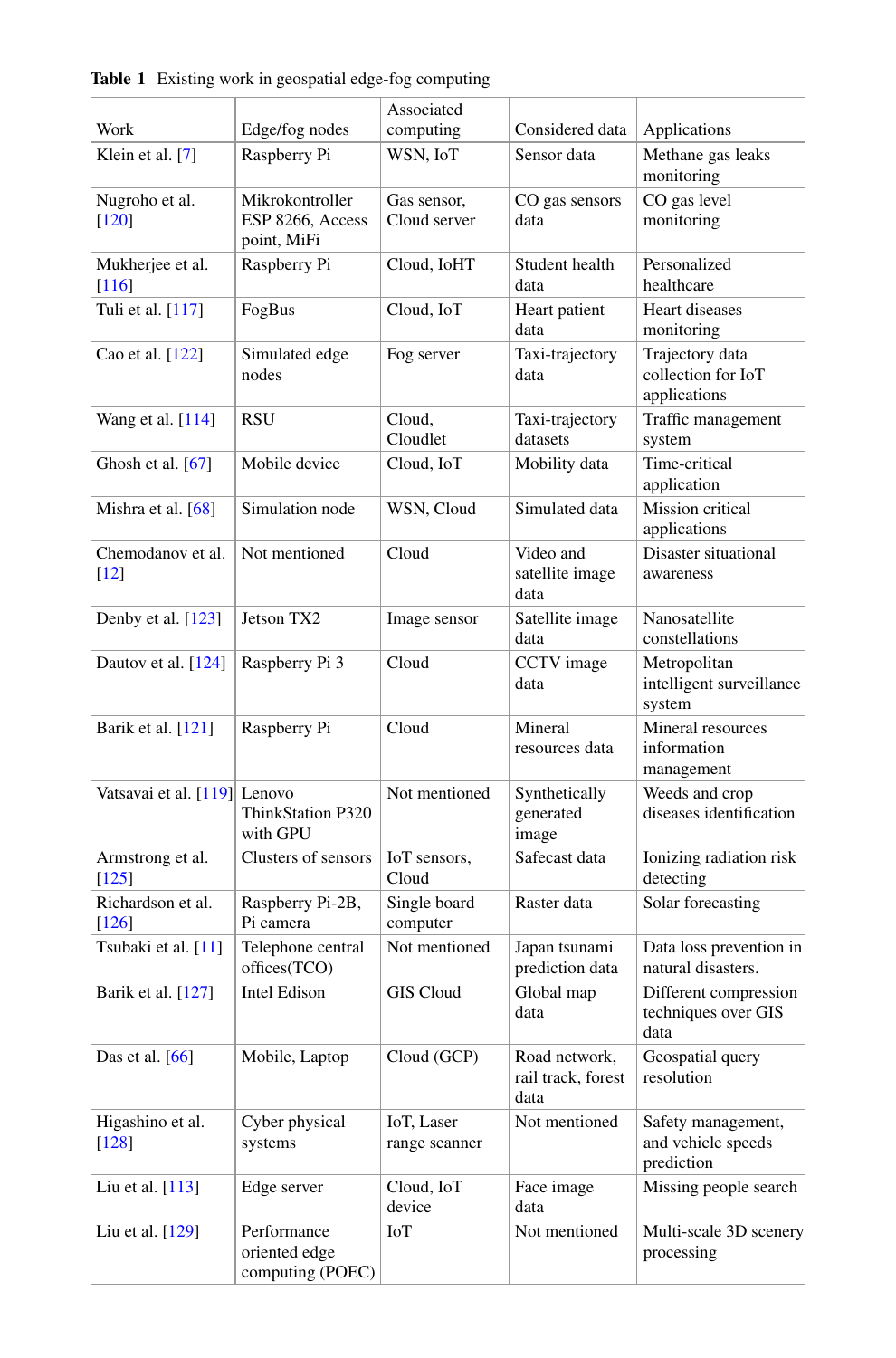Whereas, CCTV image data is used for the intelligent surveillance application. Jetson TX2 and image sensors are used for nanosatellite constellations.

Mineral resources data are captured and analysed in Raspberry Pi and Cloud for providing mineral resources information management [\[121\]](#page-21-11). For weeds and crop disease identification [\[119\]](#page-21-9), Lenovo ThinkStation P320 with GPU has been used to process various high definition synthetic crop images. Safecast data processed for ionizing radiation risk detection [\[125\]](#page-21-15) and Japan tsunami prediction data analysed for data loss prevention in natural disasters [\[11\]](#page-16-0). Solar forecasting [\[126\]](#page-21-16) has been done with the analysis of raster data in Raspberry Pi-2B and single-board computers. Raster data captured through Pi camera.

Geospatial query processing [\[66\]](#page-18-12), and different compression techniques [\[127\]](#page-21-17) over GIS data are done using EFC. Several geospatial queries are done over road network, rail track, forest data. Delay and power consumption has been calculated for different types of geospatial queries. For the compression technique, global map data has been utilized.

#### <span id="page-14-0"></span>**5 Limitations in Geospatial Edge-Fog Computing**

Every domain has its limitations. We will discuss here the drawbacks of geospatial edge-fog computing.

- Geospatial data are large in volume. It is difficult to store and process it in small computing infrastructure, i.e., EFC. Whereas, the cloud has the advantage of a large data store.
- Large computation is required for geospatial prediction and analysis. Sometimes this cannot be fulfilled by EFC.
- Small number of simulation tool, like iFogSim [\[130,](#page-22-2) [131\]](#page-22-3), FogBus [\[132\]](#page-22-4) for EFC is available.

## <span id="page-14-1"></span>**6 Future Directions**

In this section of the chapter, we discuss the future directions of the geospatial EFC research work. Though many explorations have been done in the edge and fog computing, very little progress happened with the geospatial domain. Still, we can think about the following aspects of geospatial Edge-Fog Computing in the future.

- Investigation of pricing policies is required individually for geospatial data providers and Edge-Fog computing service providers.
- Geospatial data management in the EFC environment is a challenge. Keeping a small amount of data within the edge and fog nodes of a distributed manner and synchronize them.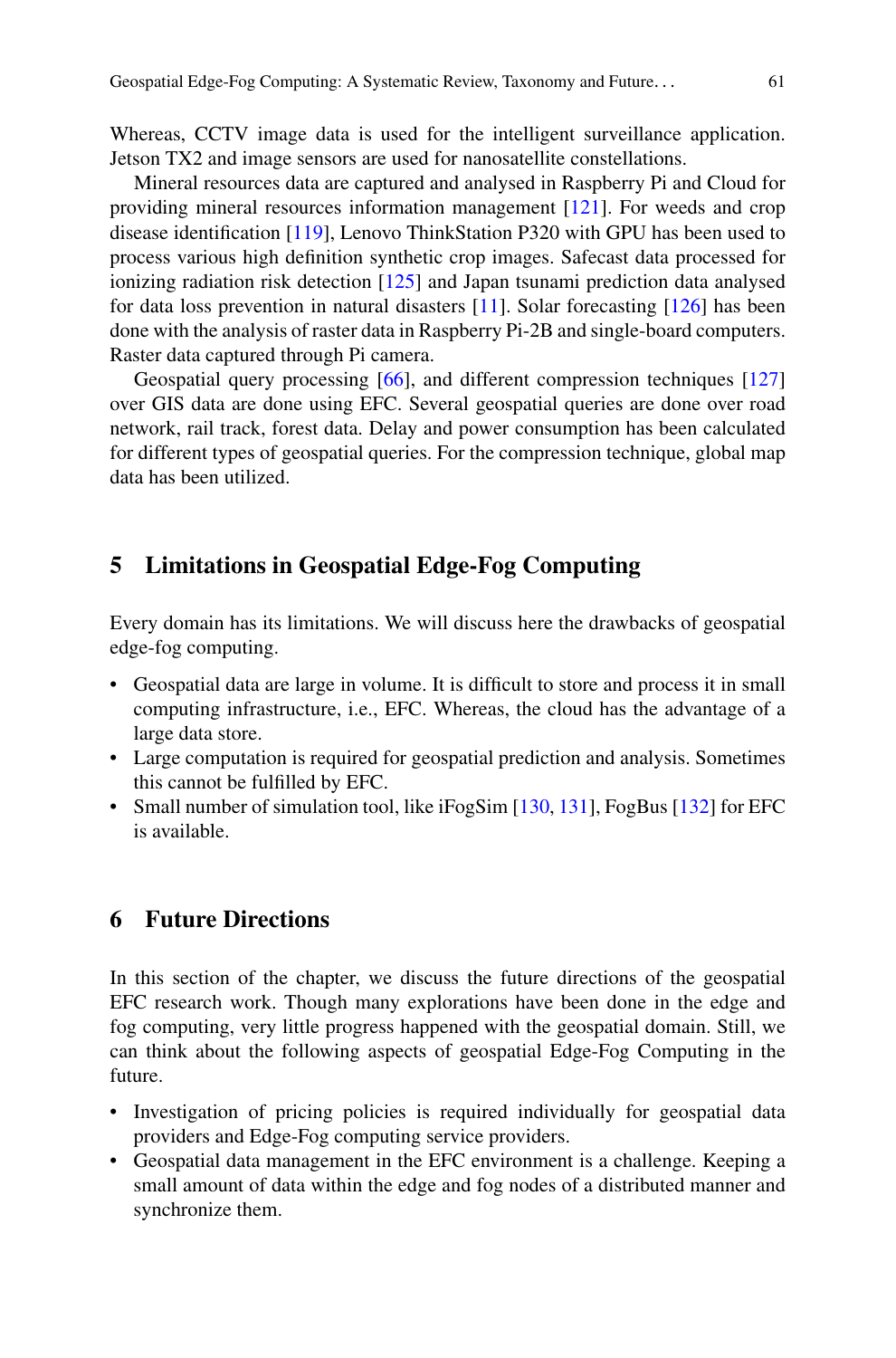- Geospatial application management, EFC resource provisioning, with artificial intelligence and machine learning technique can be a future trend.
- Every geospatial application, i.e., weather prediction, health-care, crop analysis, etc. has its own requirements that are different from each other. Application relevant policies are required for proper management in the EFC environment.
- Automatic orchestration of different geospatial web services to resolve any geospatial query in the EFC domain can be future aspects.

#### **7 Summary**

In this chapter, we have discussed the existing works on the Geospatial Edge-Fog computing domain in detail. We provide a taxonomy over geospatial EFC which considered about the different types of geospatial computing management, geospatial data types, geospatial analysis methods, and geospatial applications. We provide a brief of geospatial EFC existing work in a tabular form. After that, we have discussed the limitations of the geospatial EFC. We ended our discussion with future possibilities of geospatial EFC.

#### **References**

- <span id="page-15-0"></span>1. C. Yang and Q. Huang, *Spatial cloud computing: a practical approach*. CRC Press, 2013.
- <span id="page-15-1"></span>2. M. Aazam, S. Zeadally, and K. A. Harras, "Offloading in fog computing for iot: Review, enabling technologies, and research opportunities," *Future Generation Computer Systems*, vol. 87, pp. 278–289, 2018.
- <span id="page-15-2"></span>3. H. Das, R. K. Barik, H. Dubey, and D. S. Roy, *Cloud Computing for Geospatial Big Data Analytics: Intelligent Edge, Fog and Mist Computing*. Springer, 2018, vol. 49.
- <span id="page-15-3"></span>4. A. V. Dastjerdi, H. Gupta, R. N. Calheiros, S. K. Ghosh, and R. Buyya, "Fog computing: Principles, architectures, and applications," in *Internet of things*. Elsevier, 2016, pp. 61–75.
- <span id="page-15-4"></span>5. Y. Sahni, J. Cao, and L. Yang, "Data-aware task allocation for achieving low latency in collaborative edge computing," *IEEE Internet of Things Journal*, vol. 6, no. 2, pp. 3512–3524, 2018.
- <span id="page-15-5"></span>6. W. Z. Khan, E. Ahmed, S. Hakak, I. Yaqoob, and A. Ahmed, "Edge computing: A survey," *Future Generation Computer Systems*, vol. 97, pp. 219–235, 2019.
- <span id="page-15-6"></span>7. L. Klein, "Geospatial internet of things: Framework for fugitive methane gas leaks monitoring," in *International Conference on GIScience Short Paper Proceedings*, vol. 1, no. 1, 2016.
- <span id="page-15-7"></span>8. R. Barik, H. Dubey, S. Sasane, C. Misra, N. Constant, and K. Mankodiya, "Fog2fog: augmenting scalability in fog computing for health gis systems," in *2017 IEEE/ACM International Conference on Connected Health: Applications, Systems and Engineering Technologies (CHASE)*. IEEE, 2017, pp. 241–242.
- 9. R. K. Barik, H. Dubey, and K. Mankodiya, "SOA-FOG: secure service-oriented edge computing architecture for smart health big data analytics," in *2017 IEEE Global Conference on Signal and Information Processing (GlobalSIP)*. IEEE, 2017, pp. 477–481.
- <span id="page-15-8"></span>10. T. N. Gia and M. Jiang, "Exploiting fog computing in health monitoring," *Fog and Edge Computing: Principles and Paradigms*, pp. 291–318, 2019.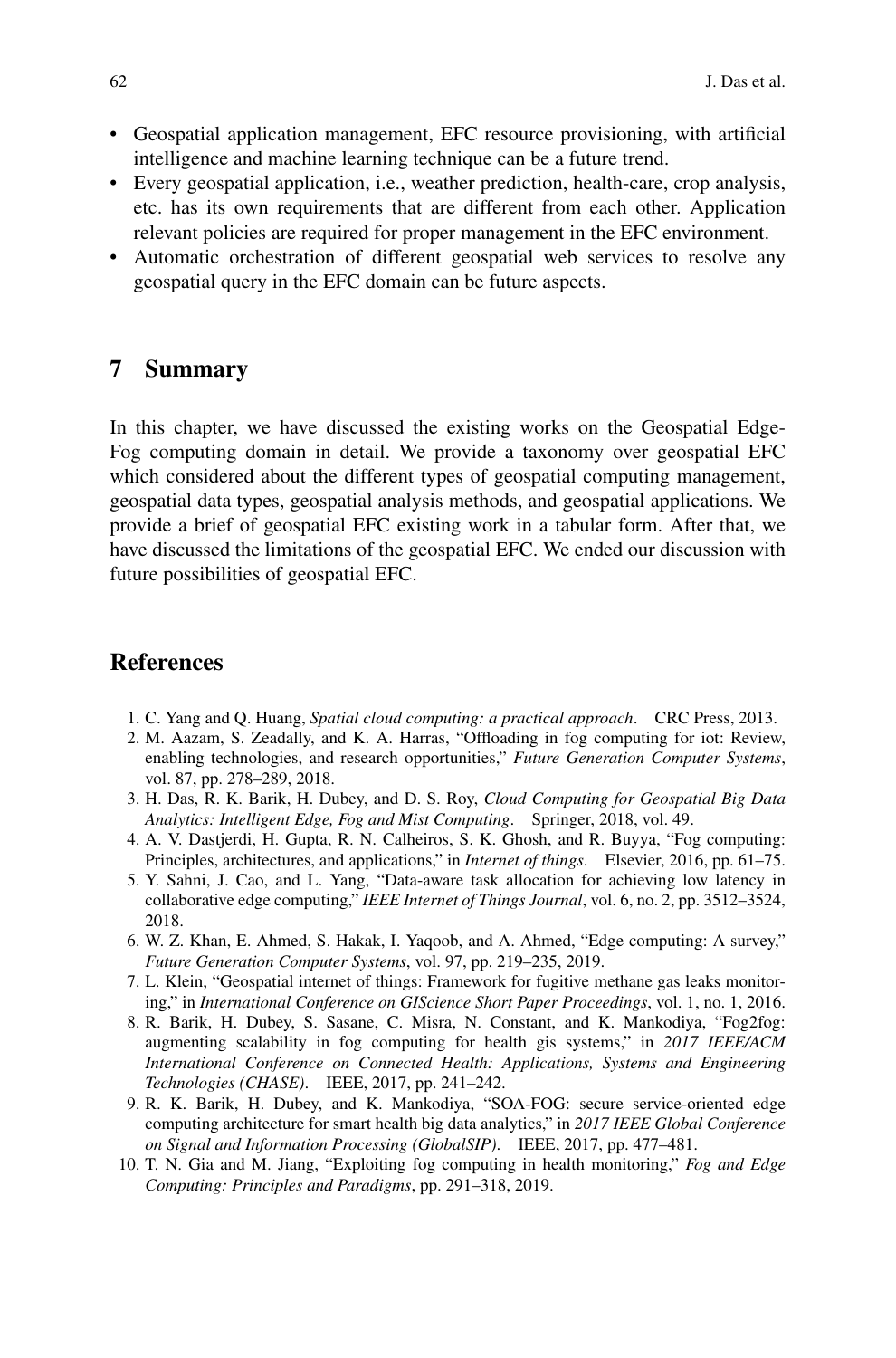- <span id="page-16-0"></span>11. T. Tsubaki, R. Ishibashi, T. Kuwahara, and Y. Okazaki, "Effective disaster recovery for edge computing against large-scale natural disasters," in *2020 IEEE 17th Annual Consumer Communications & Networking Conference (CCNC)*. IEEE, 2020, pp. 1–2.
- <span id="page-16-1"></span>12. D. Chemodanov, P. Calyam, and K. Palaniappan, "Fog computing to enable geospatial video analytics for disaster-incident situational awareness," *Fog Computing: Theory and Practice*, pp. 473–503, 2020.
- <span id="page-16-2"></span>13. M. A. Zamora-Izquierdo, J. Santa, J. A. Martínez, V. Martínez, and A. F. Skarmeta, "Smart farming iot platform based on edge and cloud computing," *Biosystems engineering*, vol. 177, pp. 4–17, 2019.
- <span id="page-16-3"></span>14. P. Garcia Lopez, A. Montresor, D. Epema, A. Datta, T. Higashino, A. Iamnitchi, M. Barcellos, P. Felber, and E. Riviere, "Edge-centric computing: Vision and challenges," 2015.
- <span id="page-16-4"></span>15. C. Chang, S. N. Srirama, and R. Buyya, "Internet of things (iot) and new computing paradigms," *Fog and edge computing: principles and paradigms*, pp. 1–23, 2019.
- <span id="page-16-5"></span>16. M. Chiang and T. Zhang, "Fog and iot: An overview of research opportunities," *IEEE Internet of Things Journal*, vol. 3, no. 6, pp. 854–864, 2016.
- <span id="page-16-6"></span>17. E. Baccarelli, P. G. V. Naranjo, M. Scarpiniti, M. Shojafar, and J. H. Abawajy, "Fog of everything: Energy-efficient networked computing architectures, research challenges, and a case study," *IEEE access*, vol. 5, pp. 9882–9910, 2017.
- 18. M. Ghobaei-Arani, A. Souri, and A. A. Rahmanian, "Resource management approaches in fog computing: a comprehensive review," *Journal of Grid Computing*, pp. 1–42, 2019.
- <span id="page-16-7"></span>19. C.-H. Hong and B. Varghese, "Resource management in fog/edge computing: a survey on architectures, infrastructure, and algorithms," *ACM Computing Surveys (CSUR)*, vol. 52, no. 5, pp. 1–37, 2019.
- 20. P. Hu, S. Dhelim, H. Ning, and T. Qiu, "Survey on fog computing: architecture, key technologies, applications and open issues," *Journal of network and computer applications*, vol. 98, pp. 27–42, 2017.
- <span id="page-16-9"></span>21. P. Jiang, T. Fana, H. Gao, W. Shi, L. Liu, C. Cérin, and J. Wan, "Energy aware edge computing: A survey," *Computer Communications*, vol. 151, pp. 556–580, 2020.
- 22. F. A. Kraemer, A. E. Braten, N. Tamkittikhun, and D. Palma, "Fog computing in healthcare–a review and discussion," *IEEE Access*, vol. 5, pp. 9206–9222, 2017.
- 23. C. Li, Y. Xue, J. Wang, W. Zhang, and T. Li, "Edge-oriented computing paradigms: A survey on architecture design and system management," *ACM Computing Surveys (CSUR)*, vol. 51, no. 2, pp. 1–34, 2018.
- <span id="page-16-8"></span>24. R. Mahmud, R. Kotagiri, and R. Buyya, "Fog computing: A taxonomy, survey and future directions," in *Internet of everything*. Springer, 2018, pp. 103–130.
- 25. R. Mahmud, K. Ramamohanarao, and R. Buyya, "Application management in fog computing environments: A taxonomy, review and future directions," *ACM Computing Surveys*, 2020.
- 26. C. Mouradian, D. Naboulsi, S. Yangui, R. H. Glitho, M. J. Morrow, and P. A. Polakos, "A comprehensive survey on fog computing: State-of-the-art and research challenges," *IEEE Communications Surveys & Tutorials*, vol. 20, no. 1, pp. 416–464, 2017.
- 27. M. Mukherjee, L. Shu, and D. Wang, "Survey of fog computing: Fundamental, network applications, and research challenges," *IEEE Communications Surveys & Tutorials*, vol. 20, no. 3, pp. 1826–1857, 2018.
- 28. R. K. Naha, S. Garg, D. Georgakopoulos, P. P. Jayaraman, L. Gao, Y. Xiang, and R. Ranjan, "Fog computing: Survey of trends, architectures, requirements, and research directions," *IEEE access*, vol. 6, pp. 47 980–48 009, 2018.
- 29. S. B. Nath, H. Gupta, S. Chakraborty, and S. K. Ghosh, "A survey of fog computing and communication: current researches and future directions," *arXiv preprint arXiv:1804.04365*, 2018.
- 30. O. Osanaiye, S. Chen, Z. Yan, R. Lu, K.-K. R. Choo, and M. Dlodlo, "From cloud to fog computing: A review and a conceptual live vm migration framework," *IEEE Access*, vol. 5, pp. 8284–8300, 2017.
- 31. C. Puliafito, E. Mingozzi, F. Longo, A. Puliafito, and O. Rana, "Fog computing for the internet of things: A survey," *ACM Transactions on Internet Technology (TOIT)*, vol. 19, no. 2, pp. 1– 41, 2019.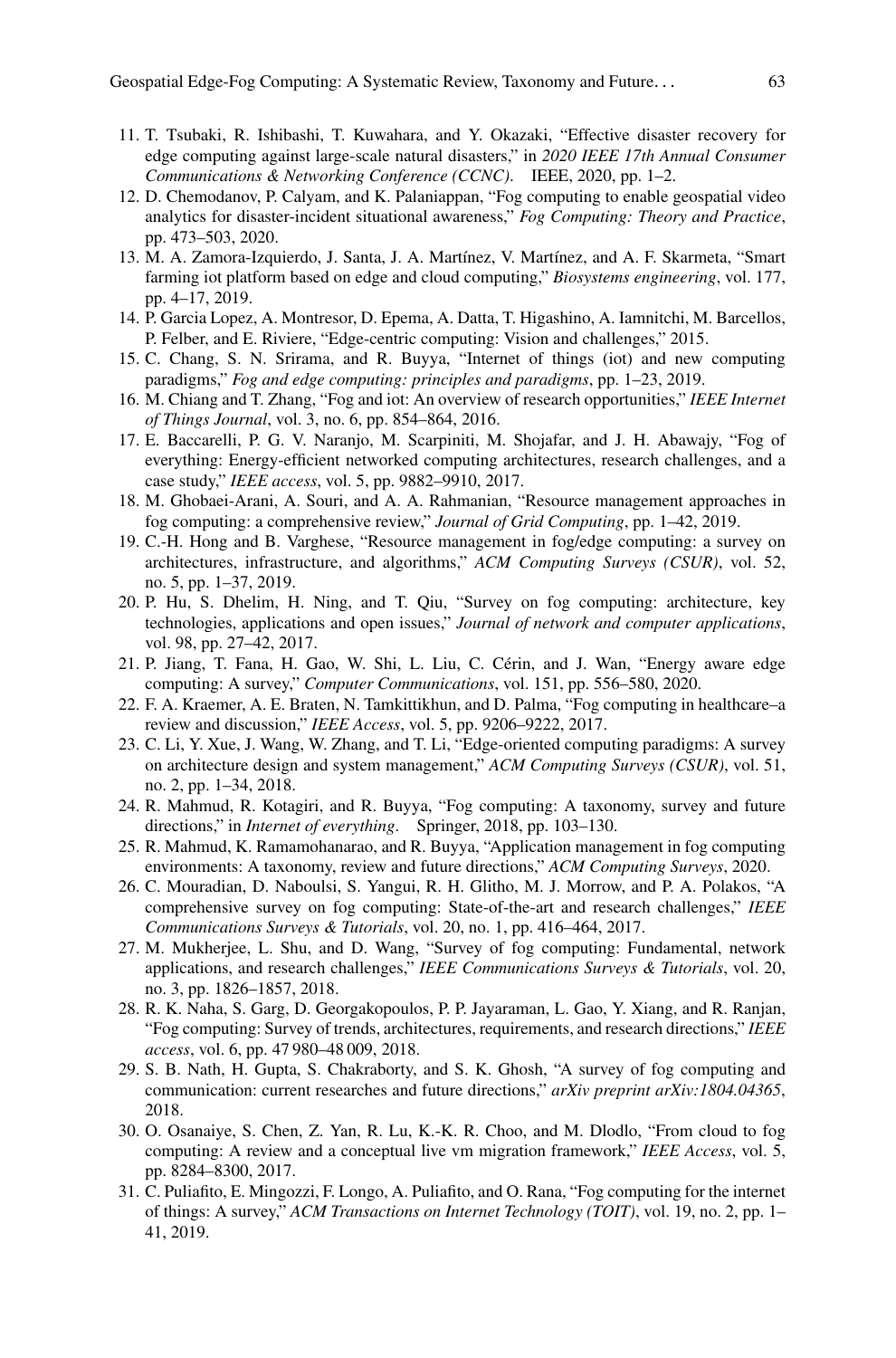- 32. C. Perera, Y. Qin, J. C. Estrella, S. Reiff-Marganiec, and A. V. Vasilakos, "Fog computing for sustainable smart cities: A survey," *ACM Computing Surveys (CSUR)*, vol. 50, no. 3, pp. 1–43, 2017.
- <span id="page-17-15"></span>33. R. Roman, J. Lopez, and M. Mambo, "Mobile edge computing, fog et al.: A survey and analysis of security threats and challenges," *Future Generation Computer Systems*, vol. 78, pp. 680–698, 2018.
- 34. S. N. Shirazi, A. Gouglidis, A. Farshad, and D. Hutchison, "The extended cloud: Review and analysis of mobile edge computing and fog from a security and resilience perspective," *IEEE Journal on Selected Areas in Communications*, vol. 35, no. 11, pp. 2586–2595, 2017.
- <span id="page-17-14"></span>35. A. Yousefpour, C. Fung, T. Nguyen, K. Kadiyala, F. Jalali, A. Niakanlahiji, J. Kong, and J. P. Jue, "All one needs to know about fog computing and related edge computing paradigms: A complete survey," *Journal of Systems Architecture*, vol. 98, pp. 289–330, 2019.
- 36. W. Shi, J. Cao, Q. Zhang, Y. Li, and L. Xu, "Edge computing: Vision and challenges," *IEEE internet of things journal*, vol. 3, no. 5, pp. 637–646, 2016.
- <span id="page-17-0"></span>37. P. Zhang, M. Zhou, and G. Fortino, "Security and trust issues in fog computing: A survey," *Future Generation Computer Systems*, vol. 88, pp. 16–27, 2018.
- <span id="page-17-1"></span>38. R. Buyya, C. S. Yeo, S. Venugopal, J. Broberg, and I. Brandic, "Cloud computing and emerging it platforms: Vision, hype, and reality for delivering computing as the 5th utility," *Future Generation computer systems*, vol. 25, no. 6, pp. 599–616, 2009.
- <span id="page-17-2"></span>39. Z. Liu, "Typical characteristics of cloud gis and several key issues of cloud spatial decision support system," in *2013 IEEE 4th International Conference on Software Engineering and Service Science*. IEEE, 2013, pp. 668–671.
- <span id="page-17-3"></span>40. A. Rezgui, Z. Malik, and C. Yang, "High-resolution spatial interpolation on cloud platforms," in *Proceedings of the 28th Annual ACM Symposium on Applied Computing*, 2013, pp. 377– 382.
- <span id="page-17-4"></span>41. K. Evangelidis, K. Ntouros, S. Makridis, and C. Papatheodorou, "Geospatial services in the cloud," *Computers & Geosciences*, vol. 63, pp. 116–122, 2014.
- <span id="page-17-5"></span>42. J. Das, A. Dasgupta, S. K. Ghosh, and R. Buyya, "A geospatial orchestration framework on cloud for processing user queries," in *2016 IEEE International Conference on Cloud Computing in Emerging Markets (CCEM)*. IEEE, 2016, pp. 1–8.
- <span id="page-17-6"></span>43. Z. Li, C. Yang, Q. Huang, K. Liu, M. Sun, and J. Xia, "Building model as a service to support geosciences," *Computers, Environment and Urban Systems*, vol. 61, pp. 141–152, 2017.
- 44. T. Xing, S. Zhang, and L. Tao, "Cloud-based spatial information service architecture within lbs," *Positioning*, vol. 2014, 2014.
- <span id="page-17-7"></span>45. Y. Shi and F. Bian, "The design and application of the gloud gis," in *International Conference on Geo-Informatics in Resource Management and Sustainable Ecosystem*. Springer, 2014, pp. 56–67.
- <span id="page-17-8"></span>46. Y. Wang, S. Wang, and D. Zhou, "Retrieving and indexing spatial data in the cloud computing environment," in *IEEE International Conference on Cloud Computing*. Springer, 2009, pp. 322–331.
- <span id="page-17-9"></span>47. L.-Y. Wei, Y.-T. Hsu, W.-C. Peng, and W.-C. Lee, "Indexing spatial data in cloud data managements," *Pervasive and Mobile Computing*, vol. 15, pp. 48–61, 2014.
- <span id="page-17-10"></span>48. V. Siládi, L. Huraj, N. Polčák, and E. Vesel, "A parallel processing of spatial data interpolation on computing cloud," in *Proceedings of the Fifth Balkan Conference in Informatics*, 2012, pp. 193–198.
- <span id="page-17-11"></span>49. R. C. Mateus, T. L. L. Siqueira, V. C. Times, R. R. Ciferri, and C. D. de Aguiar Ciferri, "Spatial data warehouses and spatial olap come towards the cloud: design and performance," *Distributed and parallel databases*, vol. 34, no. 3, pp. 425–461, 2016.
- <span id="page-17-12"></span>50. S. J. Park and J. S. Yoo, "Leveraging cloud computing for spatial association mining," in *2014 IEEE International Conference on Systems, Man, and Cybernetics (SMC)*. IEEE, 2014, pp. 4152–4153.
- <span id="page-17-13"></span>51. Y. Zhong, J. Han, T. Zhang, and J. Fang, "A distributed geospatial data storage and processing framework for large-scale webgis," in *2012 20th International Conference on Geoinformatics*. IEEE, 2012, pp. 1–7.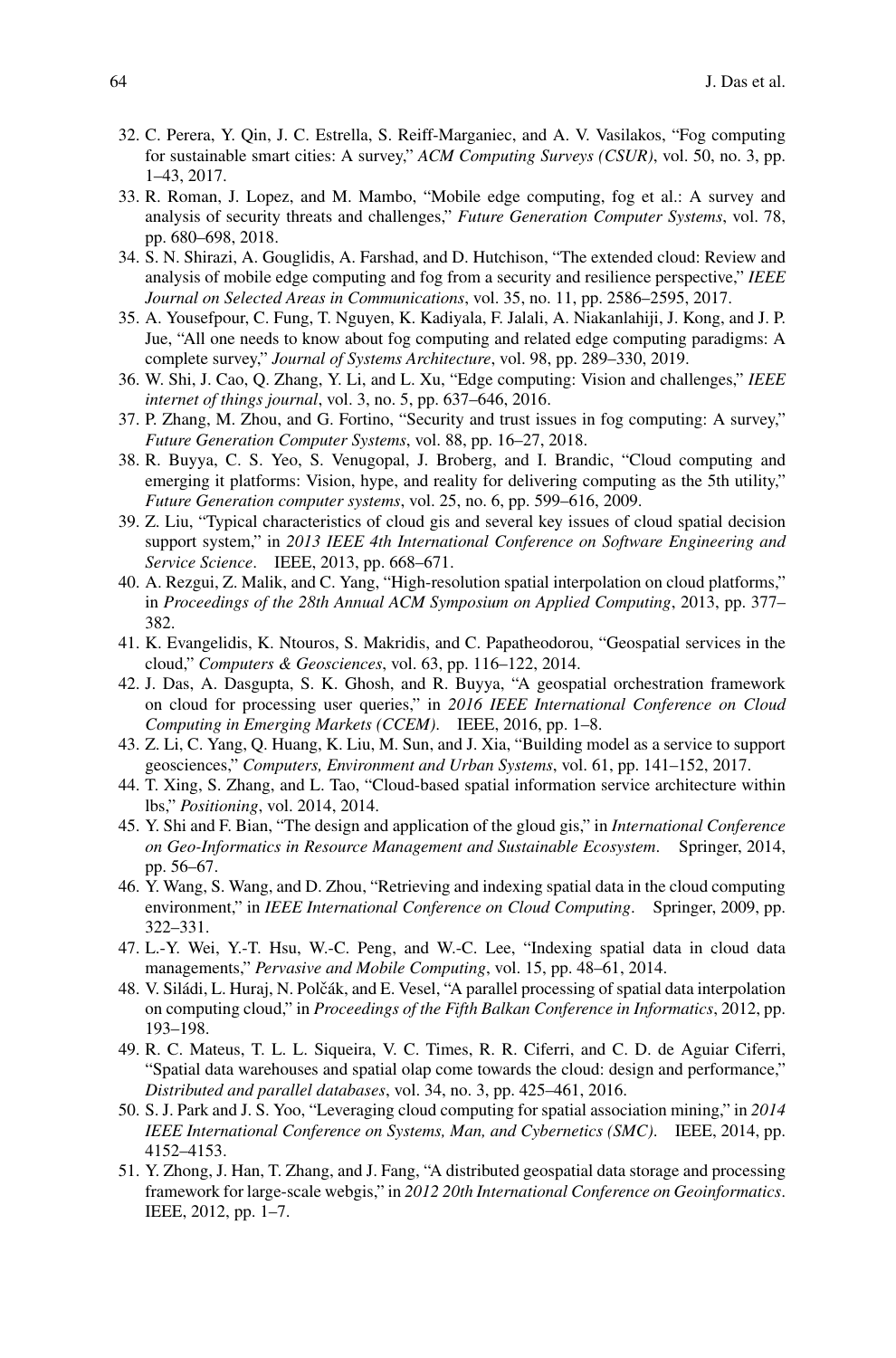- 52. R. Sugumaran, J. Burnett, and A. Blinkmann, "Big 3D spatial data processing using cloud computing environment," in *Proceedings of the 1st ACM SIGSPATIAL international workshop on analytics for big geospatial data*, 2012, pp. 20–22.
- <span id="page-18-0"></span>53. G. Zhang, Q. Huang, A.-X. Zhu, and J. H. Keel, "Enabling point pattern analysis on spatial big data using cloud computing: optimizing and accelerating ripley's k function," *International Journal of Geographical Information Science*, vol. 30, no. 11, pp. 2230–2252, 2016.
- <span id="page-18-1"></span>54. S. You, J. Zhang, and L. Gruenwald, "Large-scale spatial join query processing in cloud," in *2015 31st IEEE International Conference on Data Engineering Workshops*. IEEE, 2015, pp. 34–41.
- 55. S. You, J. Zhang, and L. Gruenwald, "Spatial join query processing in cloud: Analyzing design choices and performance comparisons," in *2015 44th International Conference on Parallel Processing Workshops*. IEEE, 2015, pp. 90–97.
- <span id="page-18-2"></span>56. J. Das, A. Dasgupta, S. K. Ghosh, and R. Buyya, "A learning technique for vm allocation to resolve geospatial queries," in *Recent Findings in Intelligent Computing Techniques*. Springer, 2019, pp. 577–584.
- <span id="page-18-3"></span>57. V. Prokhorenko and M. A. Babar, "Architectural resilience in cloud, fog and edge systems: A survey," *IEEE Access*, vol. 8, pp. 28 078–28 095, 2020.
- <span id="page-18-4"></span>58. M. Chen, Y. Hao, Y. Li, C.-F. Lai, and D. Wu, "On the computation offloading at ad hoc cloudlet: architecture and service modes," *IEEE Communications Magazine*, vol. 53, no. 6, pp. 18–24, 2015.
- <span id="page-18-5"></span>59. A. Mukherjee, D. G. Roy, and D. De, "Mobility-aware task delegation model in mobile cloud computing," *The Journal of Supercomputing*, vol. 75, no. 1, pp. 314–339, 2019.
- <span id="page-18-6"></span>60. J. Michel and C. Julien, "A cloudlet-based proximal discovery service for machine-tomachine applications," in *International Conference on Mobile Computing, Applications, and Services*. Springer, 2013, pp. 215–232.
- <span id="page-18-7"></span>61. J. Das, A. Mukherjee, S. K. Ghosh, and R. Buyya, "Geo-cloudlet: Time and power efficient geospatial query resolution using cloudlet," in *2019 11th International Conference on Advanced Computing (ICoAC)*. IEEE, 2019, pp. 180–187.
- <span id="page-18-8"></span>62. M. Uehara, "Mist computing: Linking cloudlet to fogs," in *International Conference on Computational Science/Intelligence & Applied Informatics*. Springer, 2017, pp. 201–213.
- <span id="page-18-9"></span>63. J. S. Preden, K. Tammemäe, A. Jantsch, M. Leier, A. Riid, and E. Calis, "The benefits of self-awareness and attention in fog and mist computing," *Computer*, vol. 48, no. 7, pp. 37–45, 2015.
- <span id="page-18-10"></span>64. R. K. Barik, A. Tripathi, H. Dubey, R. K. Lenka, T. Pratik, S. Sharma, K. Mankodiya, V. Kumar, and H. Das, "MistGIS: Optimizing geospatial data analysis using mist computing," in *Progress in Computing, Analytics and Networking*. Springer, 2018, pp. 733–742.
- <span id="page-18-11"></span>65. R. K. Barik, A. C. Dubey, A. Tripathi, T. Pratik, S. Sasane, R. K. Lenka, H. Dubey, K. Mankodiya, and V. Kumar, "Mist data: leveraging mist computing for secure and scalable architecture for smart and connected health," *Procedia Computer Science*, vol. 125, pp. 647– 653, 2018.
- <span id="page-18-12"></span>66. J. Das, A. Mukherjee, S. K. Ghosh, and R. Buyya, "Spatio-fog: A green and timelinessoriented fog computing model for geospatial query resolution," *Simulation Modelling Practice and Theory*, vol. 100, article no. 102043, 2020.
- <span id="page-18-14"></span>67. S. Ghosh, A. Mukherjee, S. K. Ghosh, and R. Buyya, "Mobi-IoST: mobility-aware cloudfog-edge-iot collaborative framework for time-critical applications," *IEEE Transactions on Network Science and Engineering*, 2019.
- <span id="page-18-13"></span>68. M. Mishra, S. K. Roy, A. Mukherjee, D. De, S. K. Ghosh, and R. Buyya, "An energyaware multi-sensor geo-fog paradigm for mission critical applications," *Journal of Ambient Intelligence and Humanized Computing*, pp. 1–19, 2019.
- <span id="page-18-15"></span>69. A. Olasz and B. Nguyen Thai, "Geospatial big data processing in an open source distributed computing environment," *PeerJ Preprints*, vol. 4, p. e2226v1, 2016.
- <span id="page-18-16"></span>70. E. M. Xavier, F. J. Ariza-López, and M. A. Ureña-Cámara, "A survey of measures and methods for matching geospatial vector datasets," *ACM Computing Surveys (CSUR)*, vol. 49, no. 2, pp. 1–34, 2016.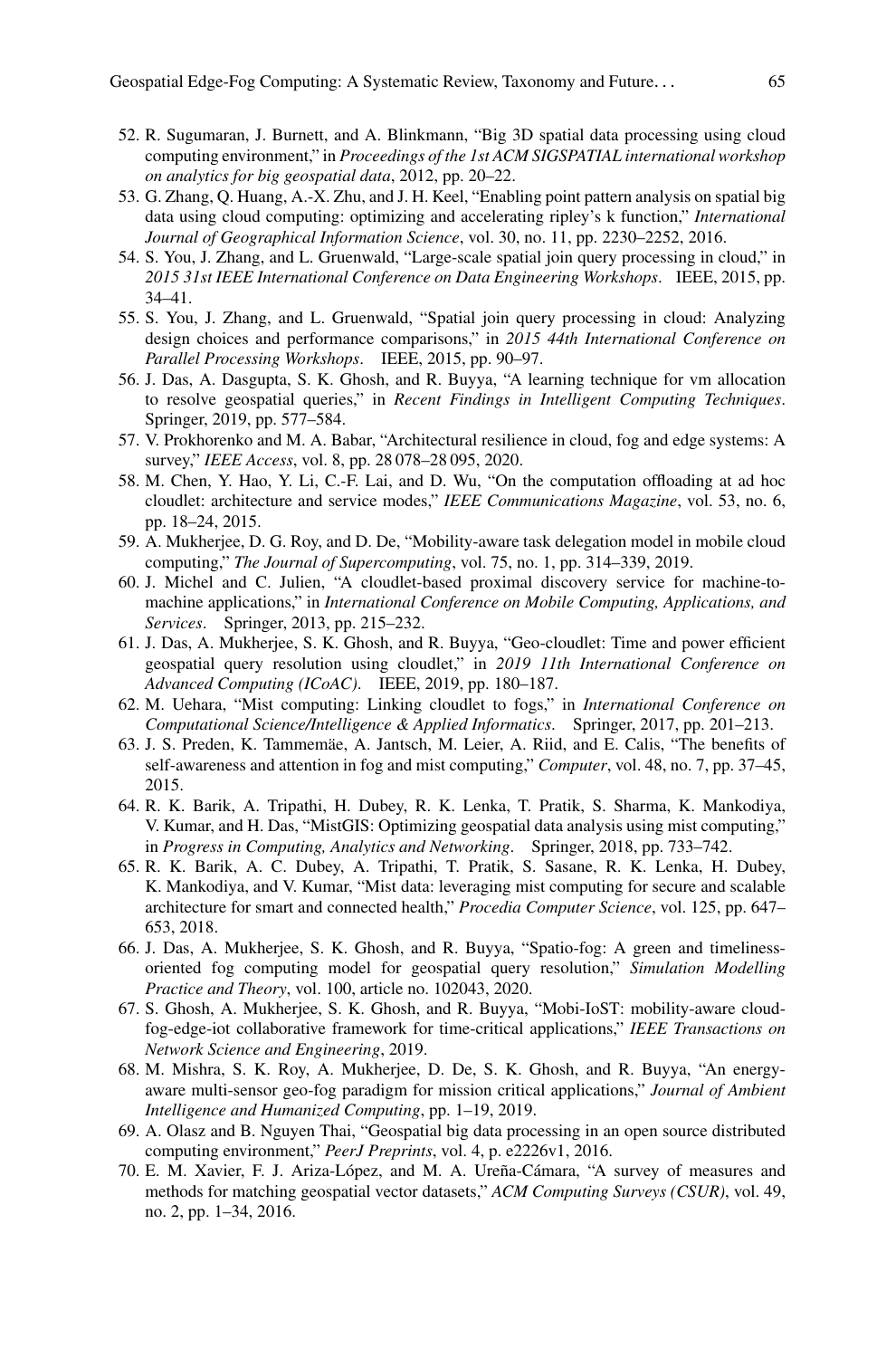- <span id="page-19-0"></span>71. M. R. Palattella, R. Soua, A. Khelil, and T. Engel, "Fog computing as the key for seamless connectivity handover in future vehicular networks," in *Proceedings of the 34th ACM/SIGAPP Symposium on Applied Computing*, 2019, pp. 1996–2000.
- <span id="page-19-1"></span>72. X. Hou, Y. Li, M. Chen, D. Wu, D. Jin, and S. Chen, "Vehicular fog computing: A viewpoint of vehicles as the infrastructures," *IEEE Transactions on Vehicular Technology*, vol. 65, no. 6, pp. 3860–3873, 2016.
- <span id="page-19-2"></span>73. N. B. Truong, G. M. Lee, and Y. Ghamri-Doudane, "Software defined networking-based vehicular adhoc network with fog computing," in *2015 IFIP/IEEE International Symposium on Integrated Network Management (IM)*. IEEE, 2015, pp. 1202–1207.
- <span id="page-19-3"></span>74. M. Arif, G. Wang, V. E. Balas, O. Geman, A. Castiglione, and J. Chen, "Sdn based communications privacy-preserving architecture for vanets using fog computing," *Vehicular Communications*, p. 100265, 2020.
- <span id="page-19-4"></span>75. S. Yi, C. Li, and Q. Li, "A survey of fog computing: concepts, applications and issues," in *Proceedings of the 2015 workshop on mobile big data*, 2015, pp. 37–42.
- <span id="page-19-5"></span>76. P. Mach and Z. Becvar, "Mobile edge computing: A survey on architecture and computation offloading," *IEEE Communications Surveys & Tutorials*, vol. 19, no. 3, pp. 1628–1656, 2017.
- <span id="page-19-6"></span>77. B. Wu, X. Wu, and J. Huang, "Geospatial data services within cloud computing environment," in *2010 International Conference on Audio, Language and Image Processing*. IEEE, 2010, pp. 1577–1584.
- <span id="page-19-7"></span>78. L. Gu, D. Zeng, S. Guo, A. Barnawi, and Y. Xiang, "Cost efficient resource management in fog computing supported medical cyber-physical system," *IEEE Transactions on Emerging Topics in Computing*, vol. 5, no. 1, pp. 108–119, 2015.
- <span id="page-19-8"></span>79. S. Yi, Z. Qin, and Q. Li, "Security and privacy issues of fog computing: A survey," in *International conference on wireless algorithms, systems, and applications*. Springer, 2015, pp. 685–695.
- <span id="page-19-9"></span>80. P. Bhattacharya, S. Tanwar, R. Shah, and A. Ladha, "Mobile edge computing-enabled blockchain framework—a survey," in *Proceedings of ICRIC 2019*. Springer, 2020, pp. 797– 809.
- <span id="page-19-10"></span>81. Q. Li, S. Meng, S. Zhang, J. Hou, and L. Qi, "Complex attack linkage decision-making in edge computing networks," *IEEE Access*, vol. 7, pp. 12 058–12 072, 2019.
- <span id="page-19-11"></span>82. T. Wang, G. Zhang, A. Liu, M. Z. A. Bhuiyan, and Q. Jin, "A secure iot service architecture with an efficient balance dynamics based on cloud and edge computing," *IEEE Internet of Things Journal*, vol. 6, no. 3, pp. 4831–4843, 2018.
- <span id="page-19-12"></span>83. S. Shekhar and S. Chawla, *A tour of spatial databases*. Prentice Hall Upper Saddle River, 2003.
- <span id="page-19-13"></span>84. K. Hammoudi, F. Dornaika, B. Soheilian, and N. Paparoditis, "Extracting wire-frame models of street facades from 3d point clouds and the corresponding cadastral map," *IAPRS*, vol. 38, no. Part 3A, pp. 91–96, 2010.
- <span id="page-19-14"></span>85. P. K. Agarwal, L. Arge, and A. Danner, "From point cloud to grid dem: A scalable approach," in *Progress in Spatial Data Handling*. Springer, 2006, pp. 771–788.
- <span id="page-19-15"></span>86. Y. Hu, "Geo-text data and data-driven geospatial semantics," *Geography Compass*, vol. 12, no. 11, p. e12404, 2018.
- <span id="page-19-16"></span>87. M. J. De Smith, M. F. Goodchild, and P. Longley, *Geospatial analysis: a comprehensive guide to principles, techniques and software tools*. Troubador publishing ltd, 2007.
- <span id="page-19-17"></span>88. A. Kamilaris and F. O. Ostermann, "Geospatial analysis and the internet of things," *ISPRS international journal of geo-information*, vol. 7, no. 7, p. 269, 2018.
- <span id="page-19-18"></span>89. O. Chakraborty, J. Das, A. Dasgupta, P. Mitra, and S. K. Ghosh, "A geospatial service oriented framework for disaster risk zone identification," in *International Conference on Computational Science and Its Applications*. Springer, 2016, pp. 44–56.
- <span id="page-19-19"></span>90. K. Puri, G. Areendran, K. Raj, S. Mazumdar, and P. Joshi, "Forest fire risk assessment in parts of northeast india using geospatial tools," *Journal of forestry research*, vol. 22, no. 4, p. 641, 2011.
- <span id="page-19-20"></span>91. M. Sharifikia, "Vulnerability assessment and earthquake risk mapping in part of north iran using geospatial techniques," *Journal of the Indian Society of Remote Sensing*, pp. 708–716, 2010.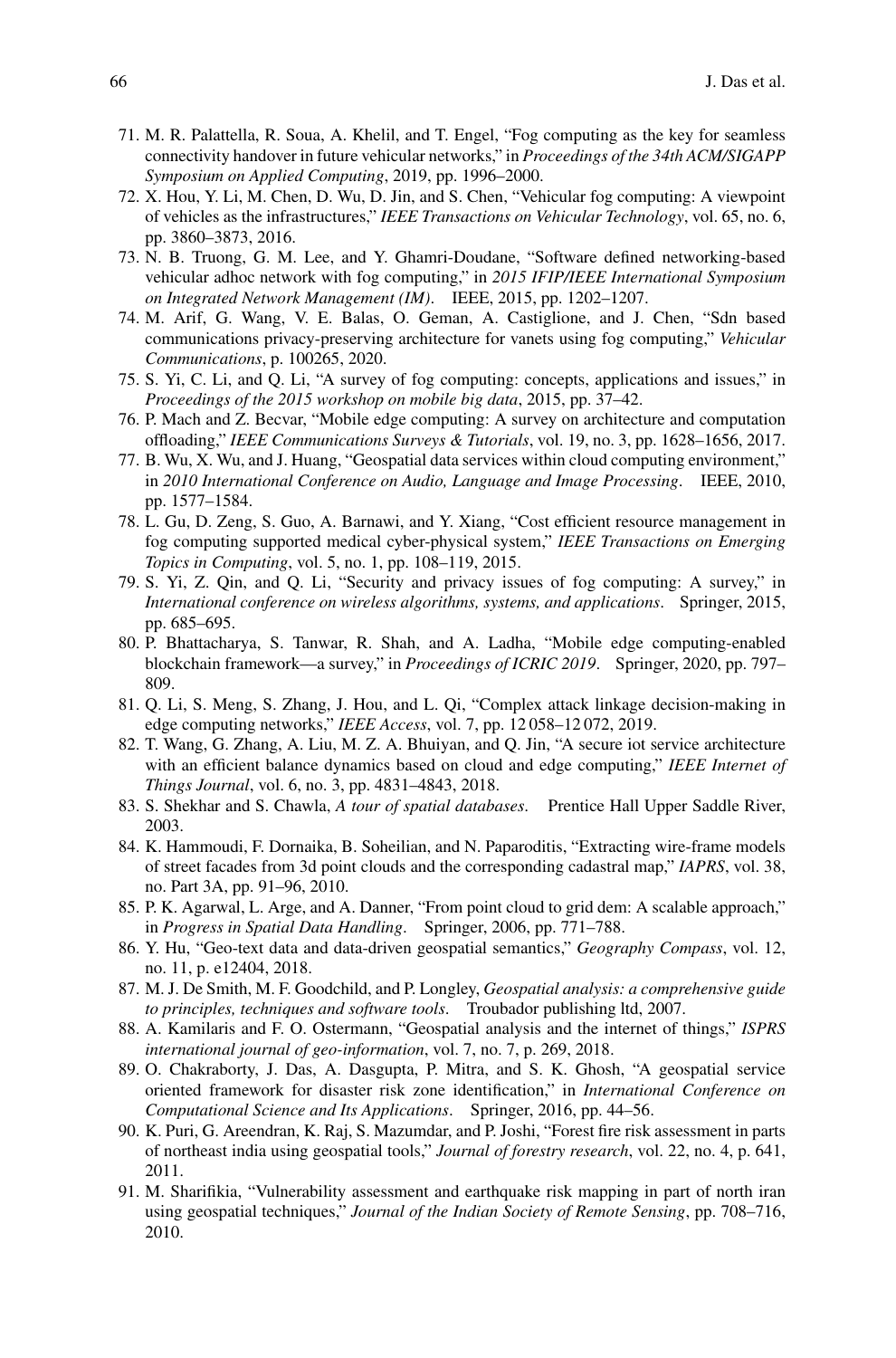- <span id="page-20-0"></span>92. N. Wood, J. Jones, J. Schelling, and M. Schmidtlein, "Tsunami vertical-evacuation planning in the us pacific northwest as a geospatial, multi-criteria decision problem," *International journal of disaster risk reduction*, vol. 9, pp. 68–83, 2014.
- <span id="page-20-1"></span>93. E. M. Delmelle, H. Zhu, W. Tang, and I. Casas, "A web-based geospatial toolkit for the monitoring of dengue fever," *Applied Geography*, vol. 52, pp. 144–152, 2014.
- <span id="page-20-2"></span>94. A. I. J. Tostes, F. de LP Duarte-Figueiredo, R. Assunção, J. Salles, and A. A. Loureiro, "From data to knowledge: city-wide traffic flows analysis and prediction using bing maps," in *Proceedings of the 2nd ACM SIGKDD International Workshop on Urban Computing*, 2013, pp. 1–8.
- <span id="page-20-3"></span>95. A. Kotsev, S. Schade, M. Craglia, M. Gerboles, L. Spinelle, and M. Signorini, "Next generation air quality platform: Openness and interoperability for the internet of things," *Sensors*, vol. 16, no. 3, p. 403, 2016.
- <span id="page-20-4"></span>96. A. Kamilaris, A. Assumpcio, A. B. Blasi, M. Torrellas, and F. X. Prenafeta-Boldú, "Estimating the environmental impact of agriculture by means of geospatial and big data analysis: The case of catalonia," in *From Science to Society*. Springer, 2018, pp. 39–48.
- <span id="page-20-5"></span>97. I. A. Jalil, A. R. A. Rasam, N. A. Adnan, N. M. Saraf, and A. N. Idris, "Geospatial network analysis for healthcare facilities accessibility in semi-urban areas," in *2018 IEEE 14th International Colloquium on Signal Processing & Its Applications (CSPA)*. IEEE, 2018, pp. 255–260.
- <span id="page-20-6"></span>98. A. Kamilaris and A. Pitsillides, "A web-based tourist guide mobile application," in *Proceedings of the International Conference on Sustainability, Technology and Education (STE), Kuala Lumpur, Malaysia*, vol. 29, 2013.
- <span id="page-20-7"></span>99. S. Ghosh, A. Chowdhury, and S. K. Ghosh, "A machine learning approach to find the optimal routes through analysis of gps traces of mobile city traffic," in *Recent Findings in Intelligent Computing Techniques*. Springer, 2018, pp. 59–67.
- <span id="page-20-8"></span>100. S. Ghosh and S. K. Ghosh, "Thump: Semantic analysis on trajectory traces to explore human movement pattern," in *Proceedings of the 25th International Conference Companion on World Wide Web*, 2016, pp. 35–36.
- <span id="page-20-9"></span>101. M. Van Setten, S. Pokraev, and J. Koolwaaij, "Context-aware recommendations in the mobile tourist application compass," in *International Conference on Adaptive Hypermedia and Adaptive Web-Based Systems*. Springer, 2004, pp. 235–244.
- <span id="page-20-10"></span>102. J. S. Brownstein, C. C. Freifeld, B. Y. Reis, and K. D. Mandl, "Surveillance sans frontieres: Internet-based emerging infectious disease intelligence and the healthmap project," *PLoS medicine*, vol. 5, no. 7, 2008.
- <span id="page-20-11"></span>103. O. Chakraborty, A. Das, A. Dasgupta, P. Mitra, S. K. Ghosh, and T. Mazumder, "A multiobjective framework for analysis of road network vulnerability for relief facility location during flood hazards: A case study of relief location analysis in bankura district, india," *Transactions in GIS*, vol. 22, no. 5, pp. 1064–1082, 2018.
- <span id="page-20-12"></span>104. A. Dasgupta, S. K. Ghosh, and P. Mitra, "A technique for assessing the quality of volunteered geographic information for disaster decision making," in *International Conference on Computational Science and Its Applications*. Springer, 2018, pp. 589–597.
- <span id="page-20-13"></span>105. S. Pal and S. K. Ghosh, "Rule based end-to-end learning framework for urban growth prediction," *arXiv preprint arXiv:1711.10801*, 2017.
- <span id="page-20-14"></span>106. V. Miz and V. Hahanov, "Smart traffic light in terms of the cognitive road traffic management system (ctms) based on the internet of things," in *Proceedings of IEEE East-West Design & Test Symposium (EWDTS 2014)*. IEEE, 2014, pp. 1–5.
- <span id="page-20-15"></span>107. E. D. Ayele, K. Das, N. Meratnia, and P. J. Havinga, "Leveraging ble and lora in iot network for wildlife monitoring system (wms)," in *2018 IEEE 4th World Forum on Internet of Things (WF-IoT)*. IEEE, 2018, pp. 342–348.
- <span id="page-20-16"></span>108. N. Cressie, *Statistics for spatial data*. John Wiley & Sons, 2015.
- <span id="page-20-17"></span>109. S. Bhattacharjee, P. Mitra, and S. K. Ghosh, "Spatial interpolation to predict missing attributes in gis using semantic kriging," *IEEE Transactions on Geoscience and Remote Sensing*, vol. 52, no. 8, pp. 4771–4780, 2013.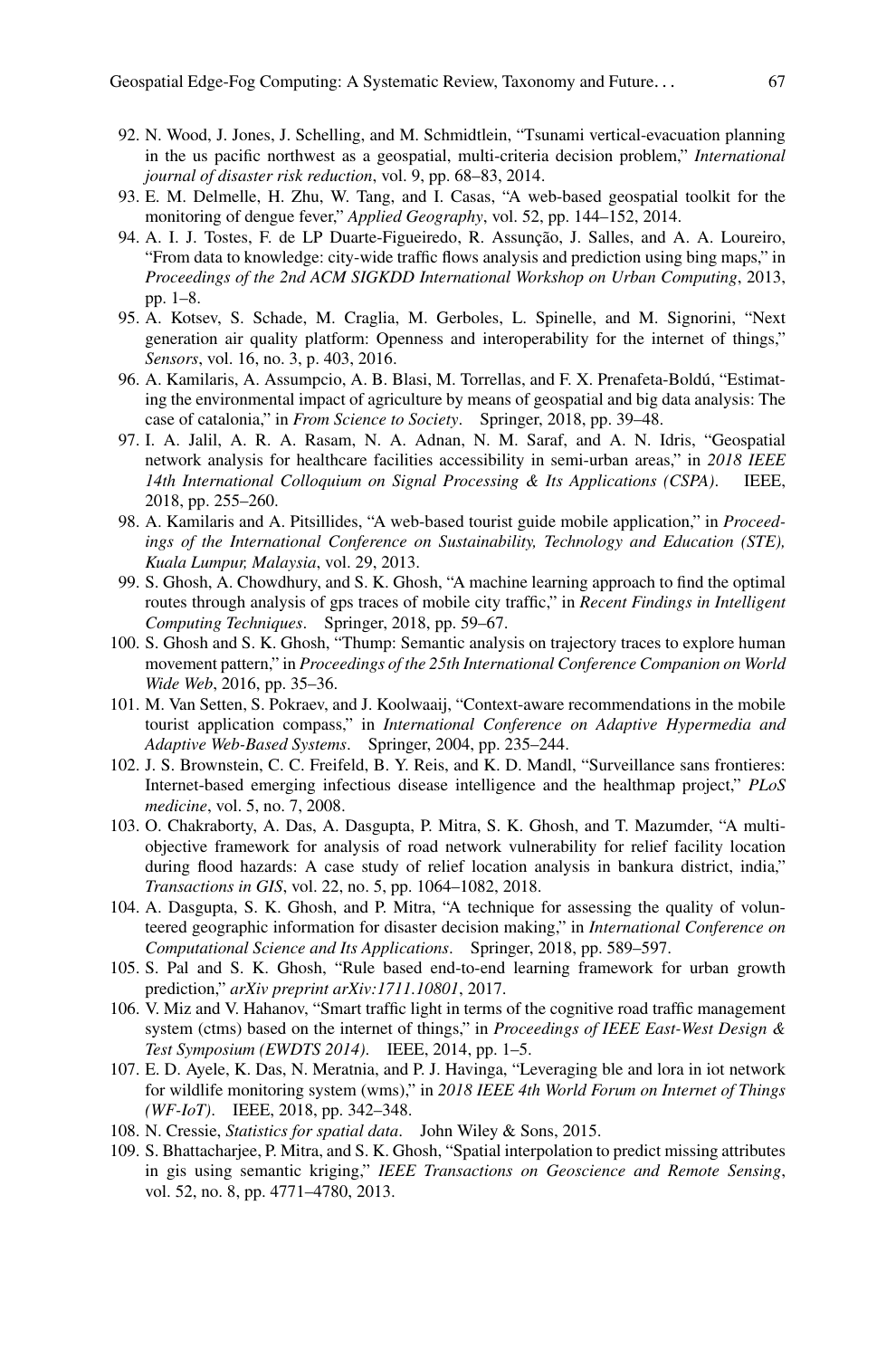- <span id="page-21-0"></span>110. A. C. Clements, H. L. Reid, G. C. Kelly, and S. I. Hay, "Further shrinking the malaria map: how can geospatial science help to achieve malaria elimination?" *The Lancet infectious diseases*, vol. 13, no. 8, pp. 709–718, 2013.
- <span id="page-21-1"></span>111. K. Forsythe, K. Paudel, and C. Marvin, "Geospatial analysis of zinc contamination in lake ontario sediments," *Journal of Environmental Informatics*, vol. 16, no. 1, pp. 1–10, 2010.
- <span id="page-21-2"></span>112. E.-S. E. Omran, "A proposed model to assess and map irrigation water well suitability using geospatial analysis," *Water*, vol. 4, no. 3, pp. 545–567, 2012.
- <span id="page-21-3"></span>113. F. Liu, Y. Guo, Z. Cai, N. Xiao, and Z. Zhao, "Edge-enabled disaster rescue: a case study of searching for missing people," *ACM Transactions on Intelligent Systems and Technology (TIST)*, vol. 10, no. 6, pp. 1–21, 2019.
- <span id="page-21-4"></span>114. X. Wang, Z. Ning, and L. Wang, "Offloading in internet of vehicles: A fog-enabled real-time traffic management system," *IEEE Transactions on Industrial Informatics*, vol. 14, no. 10, pp. 4568–4578, 2018.
- <span id="page-21-5"></span>115. S. Ghosh, J. Das, and S. K. Ghosh, "Locator: A cloud-fog-enabled framework for facilitating efficient location based services," in *2020 International Conference on COMmunication Systems & NETworkS (COMSNETS)*. IEEE, 2020, pp. 87–92.
- <span id="page-21-6"></span>116. A. Mukherjee, S. Ghosh, A. Behere, S. K. Ghosh, and R. Buyya, "Internet of health things (ioht) for personalized health care using integrated edge-fog-cloud network," *Journal of Ambient Intelligence and Humanized Computing*, 2020.
- <span id="page-21-7"></span>117. S. Tuli, N. Basumatary, S. S. Gill, M. Kahani, R. C. Arya, G. S. Wander, and R. Buyya, "Healthfog: An ensemble deep learning based smart healthcare system for automatic diagnosis of heart diseases in integrated iot and fog computing environments," *Future Generation Computer Systems*, vol. 104, pp. 187–200, 2020.
- <span id="page-21-8"></span>118. X. Zhou, C. Xu, and B. Kimmons, "Detecting tourism destinations using scalable geospatial analysis based on cloud computing platform," *Computers, Environment and Urban Systems*, vol. 54, pp. 144–153, 2015.
- <span id="page-21-9"></span>119. R. R. Vatsavai, B. Ramachandra, Z. Chen, and J. Jernigan, "geoEdge: a real-time analytics framework for geospatial applications," in *Proceedings of the 8th ACM SIGSPATIAL International Workshop on Analytics for Big Geospatial Data*, 2019, pp. 1–4.
- <span id="page-21-10"></span>120. F. W. Nugroho, S. Suryono, and J. E. Suseno, "Fog computing for monitoring of various area mapping pollution carbon monoxide (co) with ordinary kriging method," in *2019 Fourth International Conference on Informatics and Computing (ICIC)*. IEEE, 2019, pp. 1–6.
- <span id="page-21-11"></span>121. R. K. Barik, R. K. Lenka, N. Simha, H. Dubey, and K. Mankodiya, "Fog computing based sdi framework for mineral resources information infrastructure management in india," *arXiv preprint arXiv:1712.09282*, 2017.
- <span id="page-21-12"></span>122. X. Cao and S. Madria, "Efficient geospatial data collection in iot networks for mobile edge computing," in *2019 IEEE 18th International Symposium on Network Computing and Applications (NCA)*. IEEE, 2019, pp. 1–10.
- <span id="page-21-13"></span>123. B. Denby and B. Lucia, "Orbital edge computing: Nanosatellite constellations as a new class of computer system," in *Proceedings of the Twenty-Fifth International Conference on Architectural Support for Programming Languages and Operating Systems*, 2020, pp. 939– 954.
- <span id="page-21-14"></span>124. R. Dautov, S. Distefano, D. Bruneo, F. Longo, G. Merlino, A. Puliafito, and R. Buyya, "Metropolitan intelligent surveillance systems for urban areas by harnessing iot and edge computing paradigms," *Software: Practice and Experience*, vol. 48, no. 8, pp. 1475–1492, 2018.
- <span id="page-21-15"></span>125. M. P. Armstrong, S. Wang, and Z. Zhang, "The internet of things and fast data streams: prospects for geospatial data science in emerging information ecosystems," *Cartography and Geographic Information Science*, vol. 46, no. 1, pp. 39–56, 2019.
- <span id="page-21-16"></span>126. W. Richardson, H. Krishnaswami, R. Vega, and M. Cervantes, "A low cost, edge computing, all-sky imager for cloud tracking and intra-hour irradiance forecasting," *Sustainability*, vol. 9, no. 4, p. 482, 2017.
- <span id="page-21-17"></span>127. R. K. Barik, H. Dubey, A. B. Samaddar, R. D. Gupta, and P. K. Ray, "FogGIS: Fog computing for geospatial big data analytics," in *2016 IEEE Uttar Pradesh Section International*